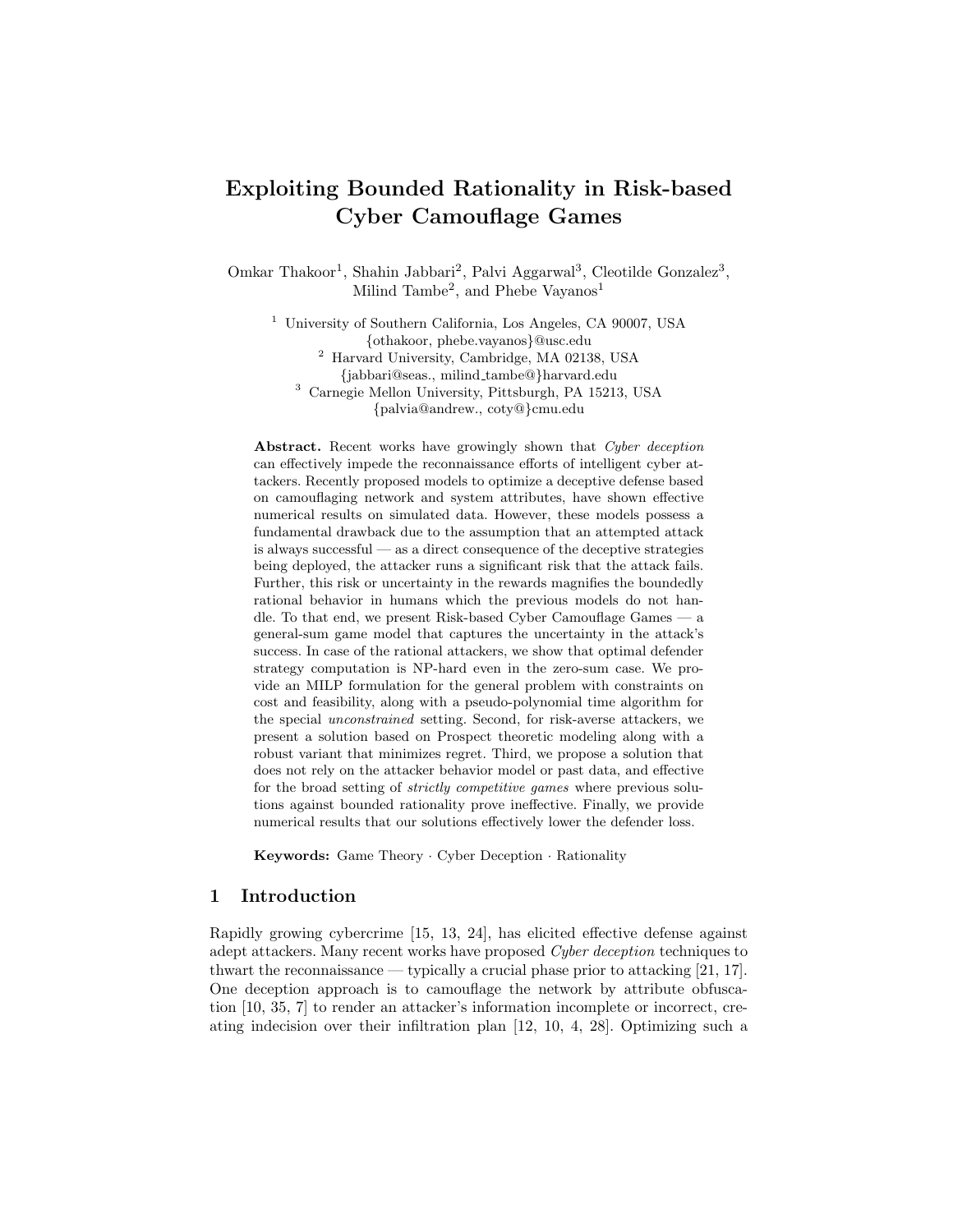deceptive strategy is challenging due to many practical constraints on feasibility and costs of deploying, as well as critically dependent on the attacker's decision-making governed by his behavioral profile, and attacking motives and capabilities. Game theory offers an effective framework for tackling both these aspects and has been successfully adopted in security problems [2, 20, 31, 29].

Attacking a machine amounts to launching an exploit for a particular system configuration — information that is concealed or distorted due to the deceptive defense, thus, an attempted attack may not succeed. Recent game theoretic models for deception via attribute obfuscation [30, 34] have a major shortcoming in ignoring this risk of attack failure as they assume that an attempted attack is guaranteed to provide utility to the attacker. Further, results from recent human subject studies [1] suggest that this risk may unveil risk-aversion in human attackers rather than a perfectly rational behavior of maximizing expected utility that the models assume. Apart from risk-aversion, other behavioral models, e.g., the Quantal response theory [22], also assert that humans exhibit bounded rationality. This can severely affect the performance of a deployed strategy, which has not been considered by the previous works.

As our first main contribution, we present Risk-based Cyber Camouflage Games (RCCG) — a crucial refinement over previous models via redefined strategy space and rewards to explicitly capture the uncertainty in attack success. As foundation, we first consider rational attackers and show analytical results including NP-hardness of optimal strategy computation and its MILP formulation which, while akin to previous models, largely require independent reasoning. Further, we consider risk-averse attackers modeled using Prospect theory [36] and present a solution  $(PT)$  that estimates model parameters from data to compute optimal defense. To circumvent the limitations of parametrization and learning errors, we also present a robust solution (MMR) that minimizes worst-case regret for a general prospect theoretic attacker. Finally, we propose a solution (GEBRA) free of behavioral modeling assumptions and avoiding reliance on data altogether, that can exploit arbitrary deviations from rationality. Our numerical results show the efficacy of our solutions summarized at the end.

## 1.1 Related work

Cyber Deception Games [30], and Cyber Camouflage Games (CCG) [34] are game-theoretic models for Cyber deception via attribute obfuscation. In these, the defender can mask the *true configuration* of a machine, creating an uncertainty in the associated reward the attacker receives for attacking the machine. These have a fundamental limitation, namely, the assumption that the attacked machine is guaranteed to provide utility to the attacker. Further, they do not consider that human agents tend to deviate from rationality, particularly when making decisions under risk. Our refined model handles both these crucial issues.

A model using Prospect theory is proposed in [38] for boundedly rational attackers in Stackelberg security games (SSG) [33]. However, it relies on using model parameters from previous literature, discounting the fact that they can largely vary for the specific experimental setups. We provide a solution that learns the parameters from data, as well as a robust solution to deal with uncer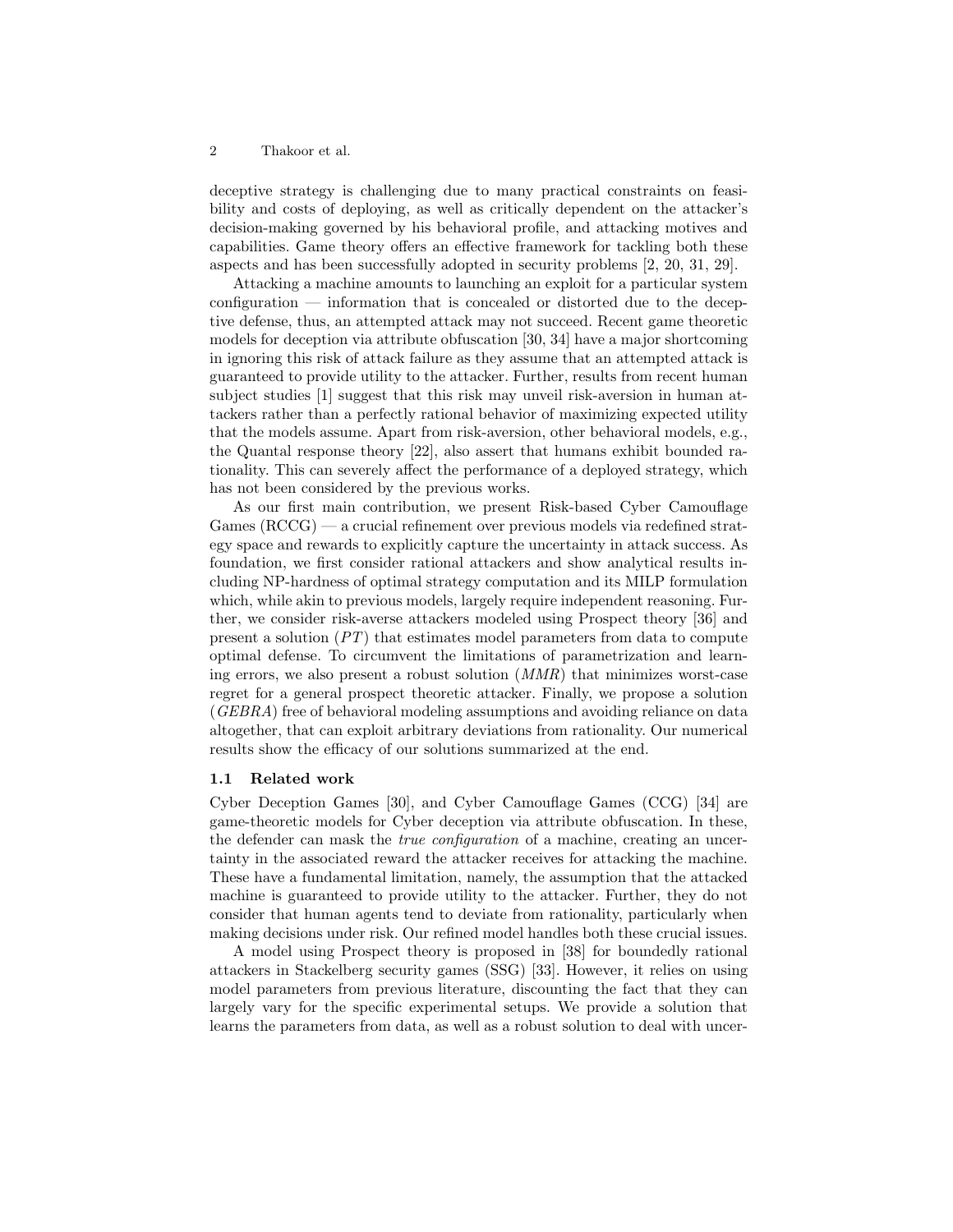tainty in the degree of risk-aversion and broadly the parametrization hypothesis. A robust solution for unknown risk-averse attackers has been proposed for SSGs in [27], however, it aims to minimize the worst-case utility, whereas, we take the less conservative approach of minimizing worst-case regret. Previous works on uncertainty in security games consider Bayesian [18], interval-based [19], and regret-based approaches [23], however, these do not directly apply due to fundamental differences between RCCGs and SSGs as explained in [34].

Another approach in [38] is based on the Quantal Response model [22]. However, the attack probabilities therein involve terms that are exponential in rewards, which in turn are non-linear functions of integer variables in our model, leading to an intractable formulation. However, we show effectiveness of our model-free solution for this behavior model as well.

Machine learning models such as Decision Tree and Neural Networks have been used for estimating human behavior [8]. However, the predictive power of such models typically comes with an indispensable complexity (non-linear kernels, functions and deep hidden layers of neural nets, sizeable depth and branching factor of decision trees etc). This does not allow the predicted human response to be written as a simple closed-form expression of the instance features, viz, the strategy decision variables, preventing a concise optimization problem formulation. This is particularly problematic since the alternative of searching for an optimal solution via strategy enumeration is also non-viable — due to the compact input representation via a polytopal strategy space [16] in our model.

MATCH [25] and COBRA [26] aim to tackle human attackers in SSGs that avoid the complex task of modeling human decision-making and provide robustness against deviations from rationality. However, their applicability is limited — in *Strictly Competitive* games where deviation from rationality always benefits the defender, they reduce to the standard minimax solution. Our model-free solution GEBRA on the other hand, achieves better computational results than minimax, and MATCH can be seen as its conservative derivative.

## 2 Risk-based Cyber Camouflage Games (RCCG) model

Here, we describe the components of the RCCG model, explicitly highlighting the key differences with respect to the CCG model [34].

*Network Configurations.* The network is a set of k machines  $\mathcal{K} := \{1, \ldots, k\}.$ Each machine has a true configuration (TC), which is simply an exhaustive tuple of attributes so that machines having the same TC are identical.  $\mathcal{S} := \{1, \ldots, s\}$ is the set of all TCs. The true state of the network (TSN) is a vector  $\mathbf{n} = (n_i)_{i \in \mathcal{S}}$ with  $n_i$  denoting the number of machines with TC *i*. Note that  $\sum_{i \in \mathcal{S}} n_i = k$ .

The defender can disguise the TCs using deception techniques. Each machine is "masked" with an observed configuration (OC). The set of OCs is denoted by  $\mathcal T$ . Similar to a TC, an OC corresponds to an attribute tuple that fully comprises the attacker view, so that machines with the same OC are indistinguishable.

Deception Strategies. We represent the defender strategy as an integer matrix  $\Phi$ , where  $\Phi_{ij}$  is the no. of machines with TC *i*, masked with OC *j*. The *observed*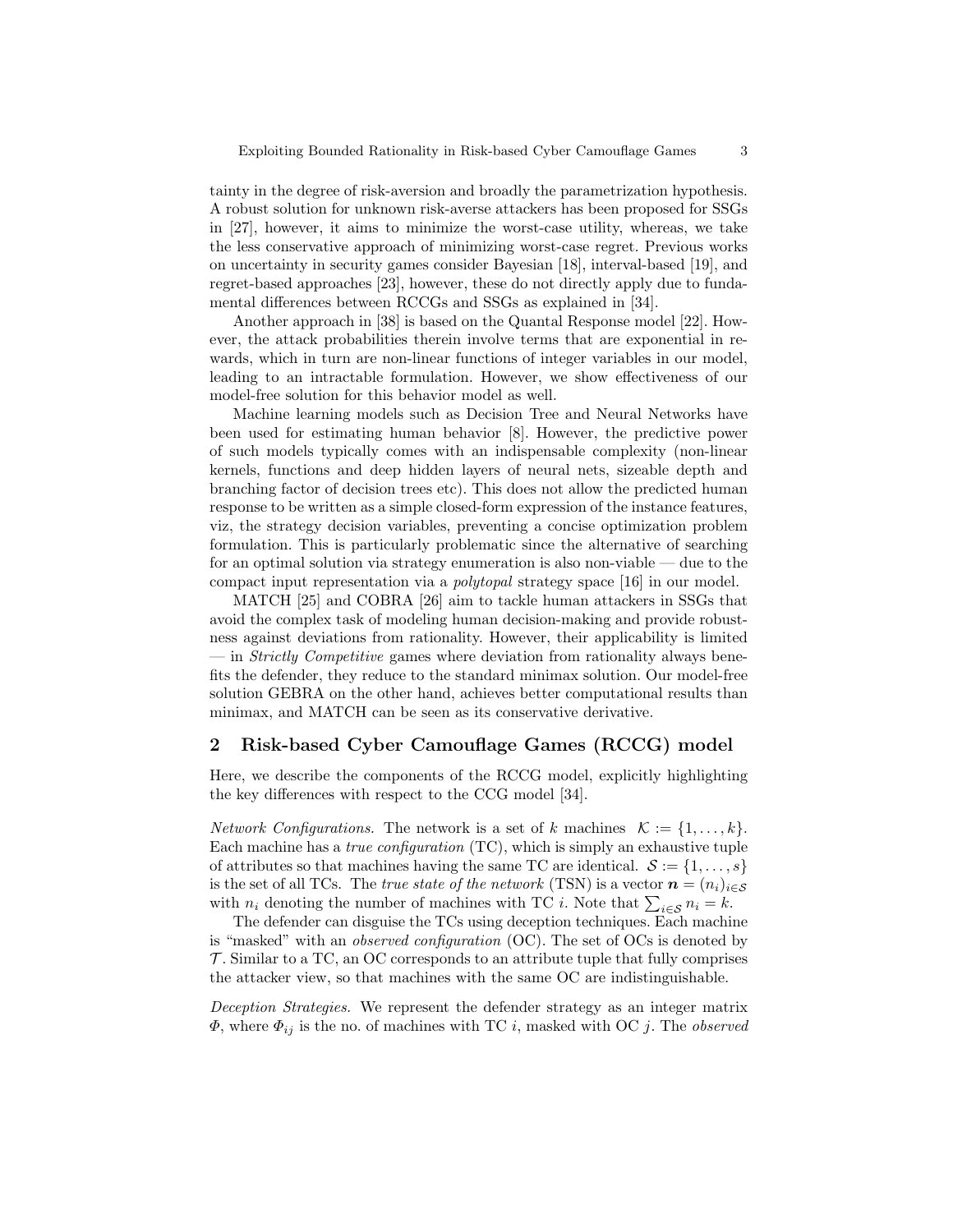state of the network (OSN) is a function of  $\Phi$ , denoted as  $\mathbf{m}(\Phi) := (m_i(\Phi))_{i \in \mathcal{T}}$ , where  $m_j(\Phi) = \sum_i \Phi_{ij}$  denotes the no. of machines under OC j for strategy  $\Phi$ .

Deception feasibility and costs. Achieving deception is often costly and not arbitrarily feasible. We have *feasibility* constraints given by a  $(0,1)$ -matrix  $\Pi$ , where  $\Pi_{ij} = 1$  if a machine with TC i can be masked with OC j. Next, we assume that masking a TC i with an OC j (if so feasible), has a cost of  $c_{ij}$  incurred by the defender, denoting the aggregated cost from deployment, maintenance, degraded functionality, etc. We assume the total cost is to be bounded by a budget B.

These translate to linear constraints to define the valid defender strategy set:

$$
\mathcal{F} = \left\{ \Phi \middle| \begin{aligned} & \Phi_{ij} \in \mathbb{Z}_{\geq 0}, & \Phi_{ij} \leq \Pi_{ij} n_i \; \forall (i, j) \in \mathcal{S} \times \mathcal{T}, \\ & \sum_{j \in \mathcal{T}} \Phi_{ij} = n_i \; \; \forall i \in \mathcal{S}, & \sum_{i \in \mathcal{S}} \sum_{j \in \mathcal{T}} \Phi_{ij} \; c_{ij} \leq B \end{aligned} \right\}
$$

The first and the third constraints follow from the definitions of  $\Phi$  and n. The second imposes the feasibility constraints, and the fourth, the budget constraint.

Remark 1. The budget constraint can encode feasibility constraints as a special case by setting a cost higher than the budget for an infeasible masking. The latter are still stated explicitly for the useful interpretation and practical significance.

Defender and Attacker Valuations. A machine with TC i gets successfully attacked if the attacker uncovers the disguised OC and uses the correct exploit corresponding to TC i. In such a case, the attacker gets a utility  $v_i$  — his valuation of TC i. Collectively, these are represented as a vector  $v$ . Analogously, we define valuations  $\boldsymbol{u}$  representing the defender's loss.

Remark 2. For ease of interpretation, we assign a 0 utility to the players when the attack is unsuccessful, which sets a constant reference point. Hence, unlike CCGs, valuations cannot be freely shifted. Further, a successful attack typically is undesirable for the defender (except, e.g., honeypots), and to let the valuations be typically positive values, they represent the defender's loss; its minimization is the defender objective unlike maximization in CCGs.

Attacker Strategies. As the attacker cannot distinguish between machines with the same OC, he chooses an OC from which to attack a random machine. Attacking a machine requires choosing an exploit to launch for a particular TC. Thus, the attack can be described as a pair of decisions  $(i, j) \in S \times T$ . This significant difference in attack strategy space definition and the imminent player utility definitions as a consequence, cause the fundamental distinction in the practical scope as well as the technical solutions of the RCCG model.

We model the interaction as a Stackelberg game to capture the order of player decisions. The defender is the leader who knows the TSN  $\boldsymbol{n}$  and can deploy a deception strategy  $\Phi$ , and the attacker chooses a pair  $(i, j) \in \mathcal{S} \times \mathcal{T}$ . The defender can only play a pure strategy since it is typically not possible to change the network frequently, making the attacker's view of the network static. As in Schlenker et al. [30], Thakoor et al. [34], we assume the attacker can use the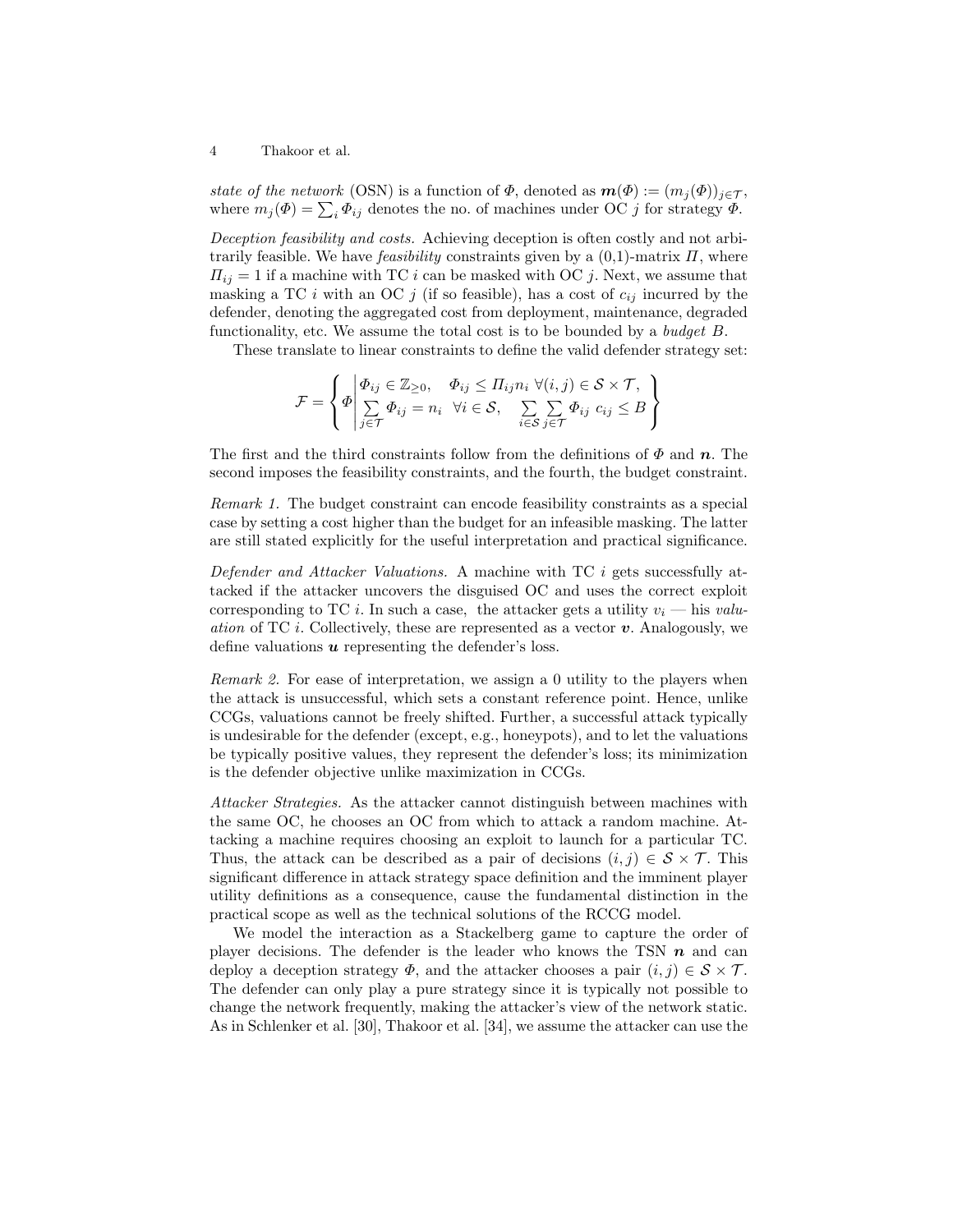defender's strategy  $\Phi$  to perfectly compute the utilities from different attacks, which is justified via insider information leakage or other means of surveillance.

Suppose the defender plays a strategy  $\Phi$ , and the attacker attacks using an exploit for TC i on a machine masked with OC j. Among  $m_i(\Phi)$  machines masked by OC j,  $\Phi_{ij}$  are of TC i. Hence, the attack is successful with a probability  $\Phi_{ij}$  $\frac{\Psi_{ij}}{m_j(\Phi)}$ . Consequently, the player utilities are given by

$$
U^{\mathbf{a}}(\Phi, i, j) = \frac{\Phi_{ij}}{m_j(\Phi)} v_i \quad , \quad U^{\mathbf{d}}(\Phi, i, j) = \frac{\Phi_{ij}}{m_j(\Phi)} u_i.
$$
 (1)

Note that these expressions imply that if the player valuations ( $\bf{v}$  or  $\bf{u}$ ) are simultaneously scaled by a positive constant (for normalization etc.), it preserves the relative order of player utilities, and in particular, the best responses to any strategies, thus keeping the problem equivalent.

Next, we show analytical results on optimal strategy computation for a rational attacker, which lay the foundation for further tackling bounded rationality.

#### 3 Rational attackers

The attacker having to choose a TC-OC pair as an attack here rather than just an OC as in the CCG model [34], requires entirely new techniques for our analytical results, despite close resemblance in the optimization problem as below.

Optimization problem Previous work on general-sum Stackelberg games has typically used Strong Stackelberg equilibria (SSE). This assumes that in case of multiple best responses, the follower breaks ties in favor of the leader (i.e., minimizing defender loss). The leader can *induce* this with mixed strategies, which is not possible in RCCGs as the defender is restricted to pure strategies [14].

Hence, we consider the worst-case assumption that the attacker breaks ties against the defender, leading to Weak Stackelberg Equilibria (WSE) [6]. WSE may not always exist [37], but it does when the leader can only play a finite set of pure strategies as in CCG. Hence, we assume that the attacker chooses a best response to the defender strategy  $\Phi$ , maximizing the defender loss in case of a tie. This defender utility is denoted as  $U^{\text{wse}}(\Phi)$ , defined as the optimal value of the inner Optimization Problem (OP) in the following, while the defender aims to compute a strategy to minimize  $U^{\text{wse}}(\Phi)$  as given by the outer objective.

$$
\underset{\Phi}{\text{argmin}} \quad \underset{i,j}{\text{max}} \quad U^{\text{d}}(\Phi, i, j) \tag{2}
$$
\n
$$
\text{s.t.} \quad U^{\text{a}}(\Phi, i, j) \ge U^{\text{a}}(\Phi, i', j') \quad \forall i' \in \mathcal{S}, \ \forall j' \in \mathcal{T}.
$$

Next, we show results on optimal strategy computation shown for the important special cases — the zero-sum and unconstrained settings. While similar results have been shown for CCG, independent proof techniques are needed herein due to a distinctive model structure (see Appendix for omitted proofs).

#### 3.1 Zero-sum RCCG

In the zero-sum setting, the defender loss equals the attacker reward, i.e.  $v = u$ .

Theorem 1. Zero-sum RCCG is NP-hard.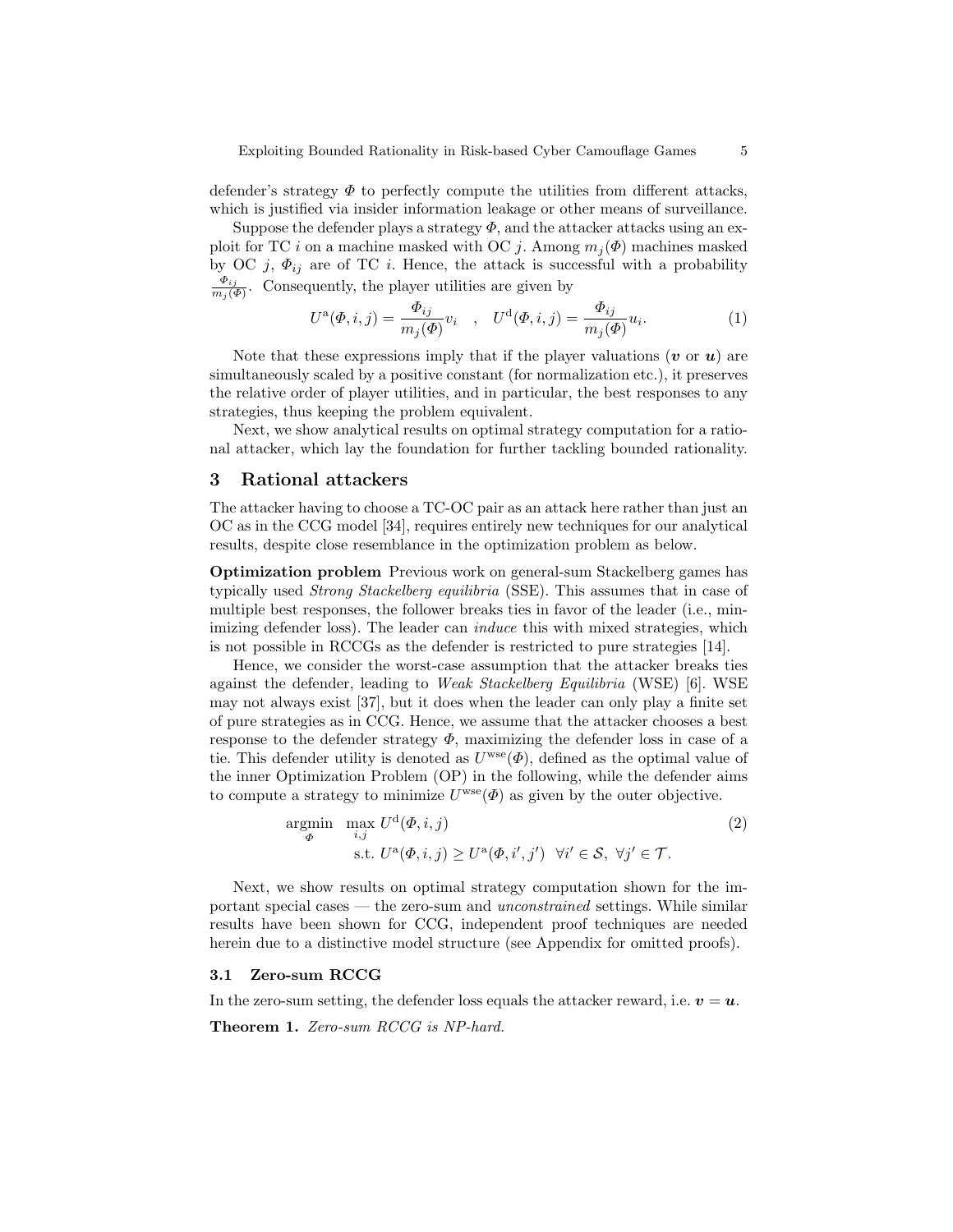Proof Sketch. We reduce from the problem "Exact Cover by 3-Sets" (ExC3 for brevity) which is known to be NP-complete. Given an instance of  $ExC3$ , we construct an instance of RCCG for which the minimum defender loss is precisely equal to a certain value if and only if the given  $ExC3$  instance is YES.  $\Box$ 

For the special unconstrained setting<sup>4</sup> (i.e. with no feasibility or budget constraints), we show the following.

Proposition 1. Unconstrained zero-sum RCCG always has an optimal strategy that uses just one OC, thus computable in  $O(1)$  time.

Thus, both these results hold for RCCG, same as for CCG (albeit, they do not follow from the latter, requiring independent derivation).

### 3.2 Unconstrained General-sum RCCG

**Proposition 2.** Unconstrained RCCG always has an optimal strategy that uses just two OCs.

This result is crucial for an efficient algorithm to compute an optimal strategy (Algorithm 1), named Strategy Optimization by Best Response Enumeration (SOBRE). SOBRE constructs an optimal strategy with two OCs, due to Proposition 2, with attacker best response being (say) OC 1 (Note: this is without loss of generality in the unconstrained setting). It classifies the candidate strategies by triplets  $(i, n, m)$  (Line 2) where the attacker best response is  $(i, 1)$ , and OC 1 masks n machines of TC i, and m machines in total. It uses a subroutine DPBRF (Dynamic Programming for Best Response Feasibility) to construct a strategy yieldsing the desired best response (Line 6) if it exists, and then compares the defender utility from all such feasible candidates, to compute the optimal (Lines 7,8). For details on DPBRF and runtime analysis, refer to the Appendix.

Algorithm 1: SOBRE

1 Initialize  $minUtil \leftarrow \infty$ 2 for  $i = 1, ..., s; n = 0, ..., n_i; m = n, ..., k$  do 3 if  $(n/m < (n_i - n)/(|K| - m))$  continue 4  $util \leftarrow (n/m)u_i$ 5 if  $(util > minUtil)$  continue 6 if  $DPBRF(i, n, m)$ 7 Update  $minUtil \leftarrow util$  $\,$  8 Return  $minUtil$ 

**Theorem 2.** The optimal strategy in an unconstrained RCCG can be computed in time  $O(k)^4$ .

Remark 3. Note that the input can be expressed in  $O(st)$  bits, which makes this algorithm pseudo-polynomial. However, it becomes a poly-time algorithm under the practical assumption of constant-bounded no. of machines per TC, (so that,

<sup>&</sup>lt;sup>4</sup> The *unconstrained* setting accents the inherent challenge of strategic deception even when sophisticated techniques can arbitrarily mask TCs with any OCs at low cost.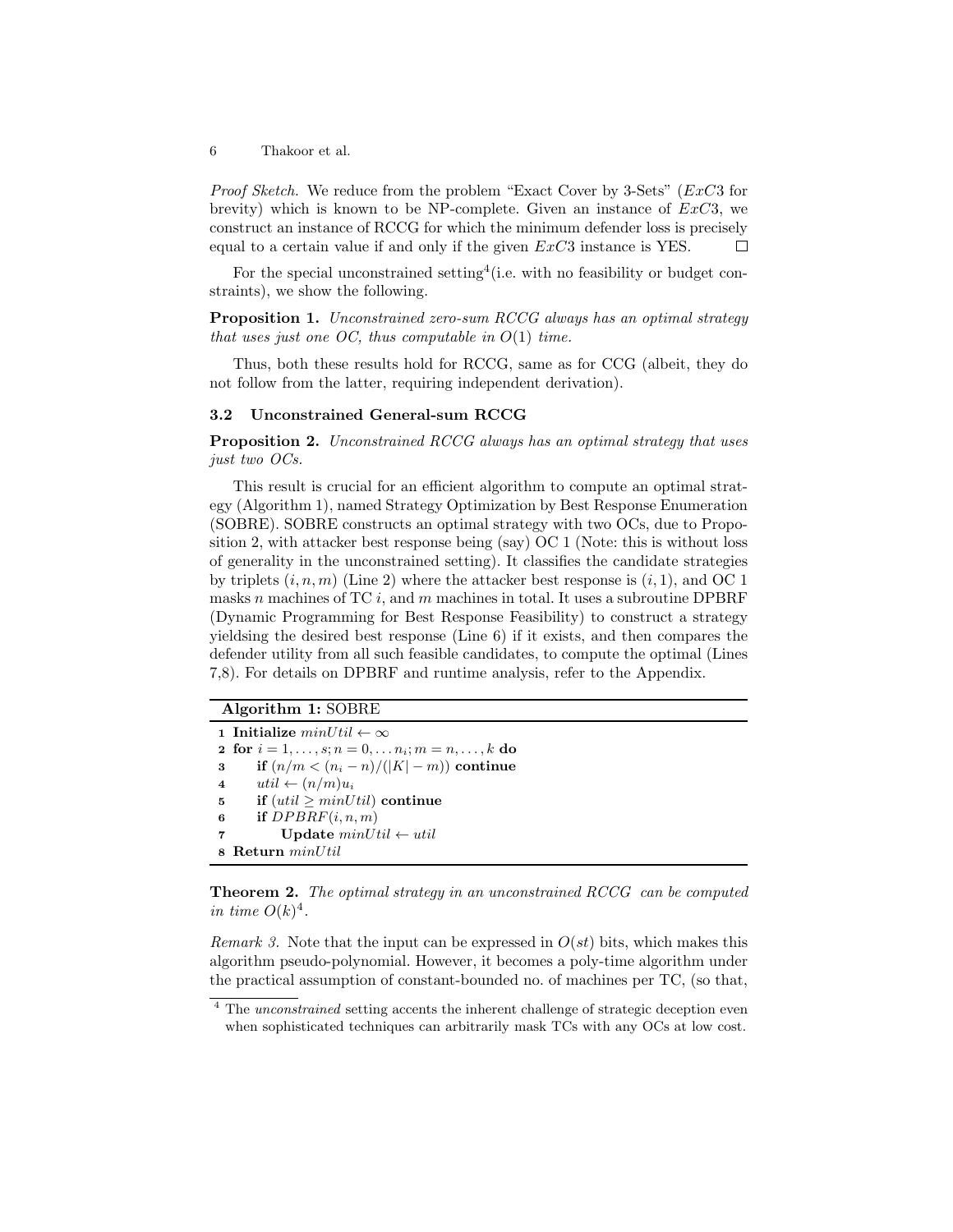$k = O(s)$ , or more generally, if k in terms of s is polynomially bounded). In contrast, unconstrained CCG is NP-hard even under this restriction. This distinction arises since in RCCG, the best response utility given the attack strategy and the no. of machines masked by the corresponding OC, depends on only the count of attacked TC as opposed to all the TCs in CCG.

#### 3.3 Constrained General-sum RCCG

For this general setting of RCCG,  $U^{\text{wse}}(\Phi)$  is given by OP (2), and thus, computing its minimum is a bilevel OP. Reducing to a single-level Mixed Integer Linear Program (MILP) is typically hard [32]. (in particular, computing an SSE allows such a reduction due to attacker's tiebreaking favoring the defender's objective therein, however, the worst-case tiebreaking of WSE does not). Notwithstanding the redefined attack strategies, a single-level OP can be formulated analogous to CCGs by assuming an  $\epsilon$ -rational attacker instead of fully rational (as it can be shown that for sufficiently small  $\epsilon$ , it gives the optimal solution for rationality):

$$
\min_{\Phi, \mathbf{q}, \gamma, \alpha} \gamma \tag{3}
$$

s.t. 
$$
\alpha, \gamma \in \mathbb{R}, \Phi \in \mathcal{F}, \mathbf{q} \in \{0,1\}^{|\mathcal{I}| \times |\mathcal{J}|}
$$
  
\n $q_{11} + \ldots + q_{st} \ge 1$   
\n $\epsilon(1 - q_{ij}) \le \alpha - U^a(\Phi, j, i)$   
\n $M(1 - q_{ij}) \ge \alpha - U^a(\Phi, j, i)$   
\n $U^d(\Phi, j, i) \le \gamma + M(1 - q_{ij})$   
\n $q_{ij} \le \Phi_{ij}$   
\n $\forall i \in \mathcal{S} \ \forall j \in \mathcal{T}$   
\n $\forall i \in \mathcal{S} \ \forall j \in \mathcal{T}$   
\n(3a)  
\n $\forall i \in \mathcal{S} \ \forall j \in \mathcal{T}$   
\n(3b)  
\n $\forall i \in \mathcal{S} \ \forall j \in \mathcal{T}$   
\n(3c)  
\n $\forall i \in \mathcal{S} \ \forall j \in \mathcal{T}$   
\n(3d)  
\n $\forall i \in \mathcal{S} \ \forall j \in \mathcal{T}$   
\n(3e)

The defender aims to minimize the objective  $\gamma$  which captures the defender's optimal utility. The binary variables  $q_{ij}$  indicate if attacking  $(i, j)$  is an optimal attacker strategy, and as specified by (3a), there must be at least one. As per (3b) and (3c),  $\alpha$  is the optimal attacker utility, and this enforces  $q_{ij} = 1$  for all the  $\epsilon$ -optimal attacker strategies (using a big-M constant). (3e) ensures that only the OCs which actually mask a machine are considered as valid attacker responses. Finally, (3d) captures the worst-case tie-breaking by requiring that  $\gamma$  is the highest defender loss from a possible  $\epsilon$ -optimal attacker response. Using an alternate strategy representation with binary decision variables enables linearization to an MILP, that can be sped up with symmetry-breaking cuts [34].

Next, we consider human attackers who typically exhibit bounded rationality.

# 4 A Model-driven Approach with Prospect Theory

A well-studied model for the risk-behavior of humans is Prospect theory [36]. As per this, humans under risk make decisions to maximize the prospect, which differs from the utilitarian approach in that the reward value and the probability of any event are transformed as follows. We have a value transformation function  $R$  that is monotone increasing and concave, s.t., the outcome reward v (value of the machine attacked), gets perceived as  $R(v)$  by the attacker. A parameterization of the form  $R_{\lambda}(v) = c(v/c)^{\lambda}$  is commonly considered in the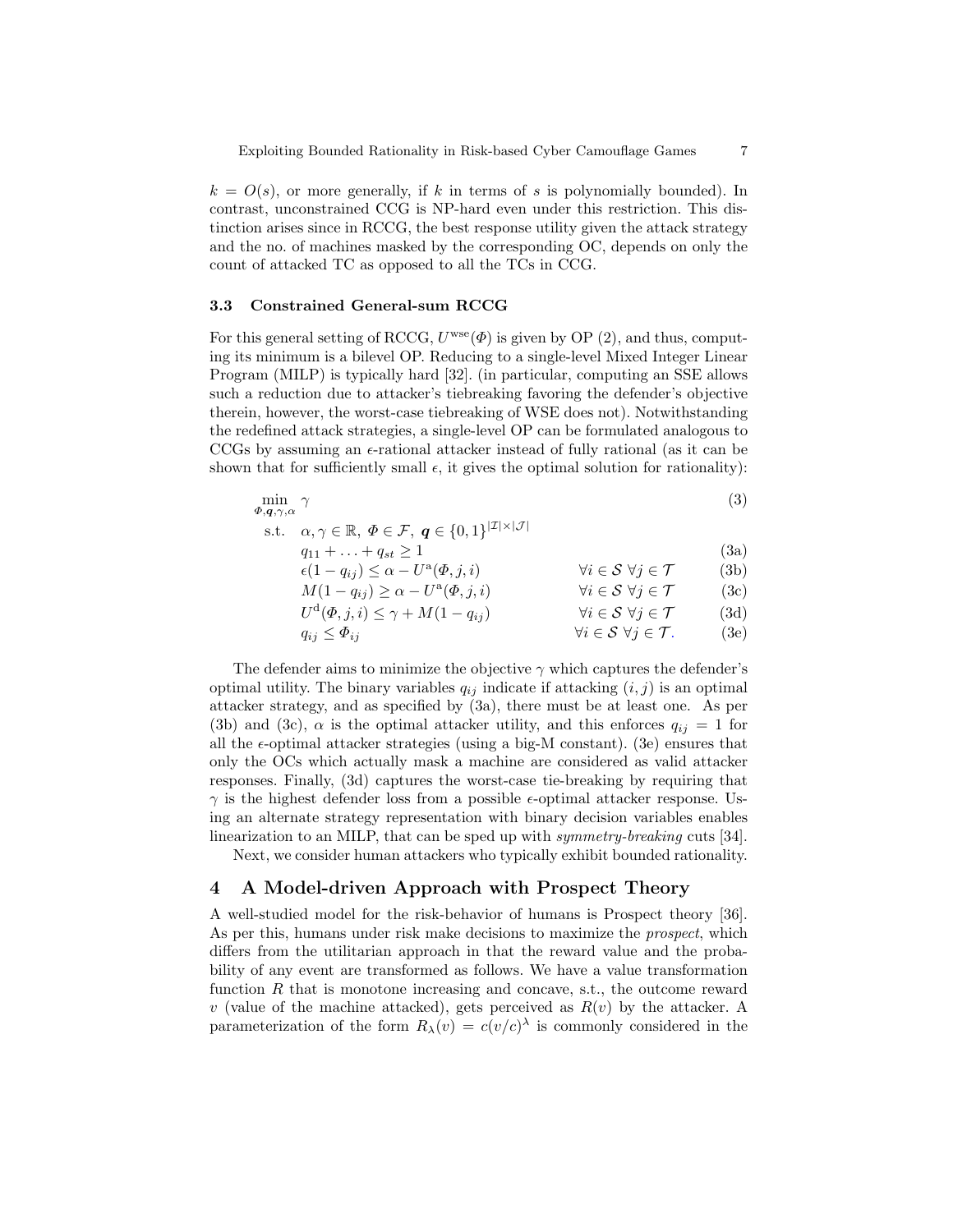literature, with  $\lambda < 1$  capturing the risk-aversion of the attacker<sup>5</sup>, and we use  $c = \max_i v_i$  so that the perceived values are normalized to the same range as true values. Prospect theory also proposes a probability weighting function  $\Pi$ , such that the probability p of an event is perceived as  $\Pi(p)$ . A function of the form  $\Pi_{\delta}(p) = p^{\delta} / (p^{\delta} + (1-p)^{\delta})^{1/\delta}$  has been previously proposed in literature, parametrized by  $\delta$ . In our problem, the attack success probability p is a nonlinear non-convex function of the decision variables  $\Phi_{ij}$  and applying a function as above loses tractability. For simplicity, we omit the probability weighting from our solution which shows effective results regardless. Future work could explore the benefits of incorporating this additional complexity.

Thus, each of the attacker's strategies  $(i, j)$  has a prospect

$$
f_{\lambda}(\Phi, i, j) = \frac{\Phi_{ij}}{m_{\Phi}(j)} R_{\lambda}(v_i)
$$
\n(4)

as a function of the player strategies, parametrized by  $\lambda$ . This value transformation makes the problem inherently harder (even in the simpler zero-sum setting).

Learning the parameter  $\lambda$  is a key challenge. Once  $\lambda$  is estimated, the defender computes an optimal strategy for the prospect theoretic attacker, by simply modifying (3), replacing the valuations  $v_i$  with the transformed values  $R_\lambda(v_i)$ . More generally, with this replacement, all results from Section 3 for rational attackers apply here too.

#### 4.1 Learning model parameters from data

Suppose we have data consisting of a set of instances  $\mathcal N$  from a study such as [1]. A particular instance  $n \in \mathcal{N}$  corresponds to a particular human subject that plays against a particular defense strategy  $\Phi_n$ , and decides to attack  $(i_n, j_n)$ having the maximum prospect. The instances come from different subjects who may have a different parameter  $\lambda$ , however, at the time of deployment, the defender cannot estimate the risk-averseness of an individual in advance and play a different strategy accordingly. Hence, we aim to compute a strategy against a particular  $\lambda$  that works well for the whole population<sup>6</sup>. Due to different subjects, different instances may have different attack responses for the same defender strategy, and requiring a strict prospect-maximization may not yield any feasible λ. Hence, we define the likelihood of an instance, by considering a soft-max function instead, so that the probability of attacking  $(i_n, j_n)$  is<sup>7</sup>

$$
P_n(\lambda) = \frac{\exp(f_{\lambda}(\Phi_n, i_n, j_n))}{\sum_{i,j} \exp(f_{\lambda}(\Phi_n, i, j))}.
$$

Using the Maximum Likelihood Estimation approach, we choose  $\lambda$  which maximizes the likelihood  $\prod_n P_n(\lambda)$ , or, log likelihood  $\sum_n \log P_n(\lambda)$ . (Note: Manually

<sup>&</sup>lt;sup>5</sup> The conventional usage of the symbol  $\lambda$  in prospect theoretic models is different.

<sup>&</sup>lt;sup>6</sup> This avoids learning a complex distribution of  $\lambda$  from limited data, and the subsequent need for a Bayesian game formulation with attackers coming from a continuous distribution which is not expressible as an MILP

 $^7$  When considering a continuous range of  $\lambda$  for payoff transformations, the degenerate cases of tie-breaking between strategies are zero-probability events and thus ignored.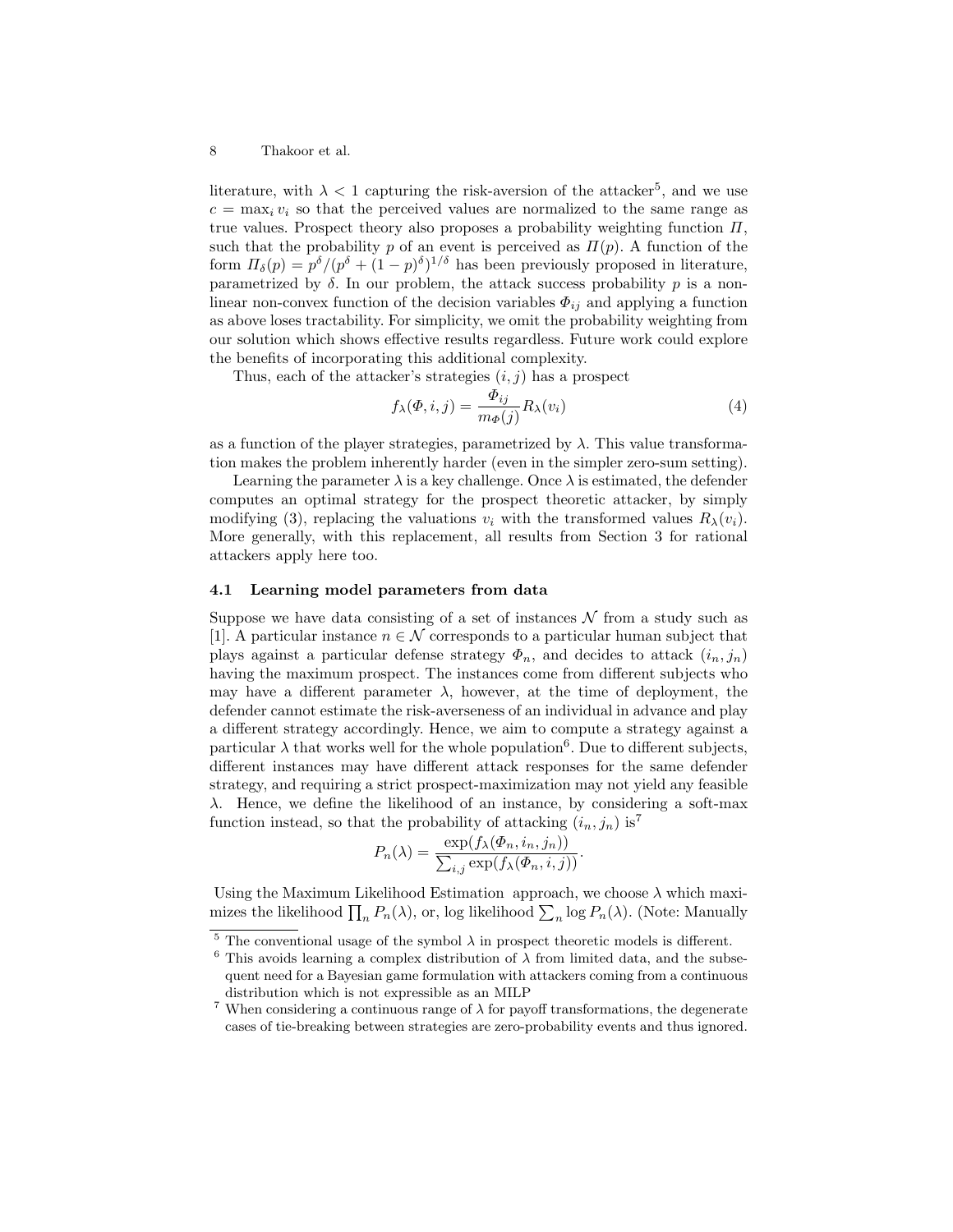eliminating anomalous instances from data which indicate complete irrationality can help avoid over-fitting). Finding such a solution via the standard approach of Gradient Descent does not have the convergence guarantee due to the likelihood being non-convex and we resort to *Grid Search* instead.

#### 4.2 Robust solution with Prospect Theory

The learning error can be sizeable if the subject population has a high variance of  $\lambda$  or if limited data is available (for sensitivity analysis, see Appendix). Further, the parameterization hypothesis may not fit well, degrading solution quality. To circumvent both these issues, we propose a solution offering robustness when the attacker behavior cannot be predicted with certainty. We assume a prospect-theoretic attacker, but with no assumption of a parametrized model or data availability. Thus, the defender knowledge of value transformations has uncertainty, which we handle with the minimax regret framework [9, 5], seen to be less conservative in contrast with a purely maximin approach that focuses on the worst cases of uncertainty.

Value transformation and Uncertainty modelling We assume the attacker has the transformed values  $w$ . Defender does not precisely know  $w$  which can be anything from a set  $W \subseteq \mathbb{R}^s$  which we call the *uncertainty set* [3]. W is obtained by requiring that the transformation from  $v$  to  $w$  is a monotone increasing and concave function with w normalized to the same range as valuations  $v$ . WLOG, let v be sorted increasingly in the index. Then,  $\mathcal W$  is defined by the constraints

$$
\mathcal{W} = \left\{ w \middle| \begin{matrix} 0 \leq w_1 \leq w_2 \dots w_s = v_s \\ \frac{w_1}{v_1} \geq \frac{w_2}{v_2} \geq \dots \geq \frac{w_s}{v_s} = 1 \end{matrix} \right\}
$$

The first constraints ensure monotonicity, and the second ones convexity. An equivalent formulation can also be obtained by adapting constraints used in [27].

Minmax Regret Formulation Let  $U^{\mathfrak{a}}(\Phi, i, j, w)$  denote the attacker's prospect in terms of  $w$  and the player strategies. Similarly, let the defender's wse utility in terms of w be denoted by  $U^{\text{wse}}(\Phi, w)$  defined analogous to  $U^{\text{wse}}(\Phi)$  in (2):

$$
\max_{i,j} U^{\mathrm{d}}(\Phi,i,j) \mid U^{\mathrm{a}}(\Phi,i,j,\boldsymbol{w}) \ge U^{\mathrm{a}}(\Phi,i',j',\boldsymbol{w}) \,\,\forall i' \in \mathcal{S} \,\,\forall j' \in \mathcal{T}.\tag{5}
$$

Then, the max regret (MR) of  $\Phi$  is the worst-case value over all  $w \in \mathcal{W}$  of the decrements in defender loss that the optimal  $\tilde{\Phi}$  achieves over  $\Phi$  for valuations w:

$$
MR(\Phi) = \max_{\boldsymbol{w} \in \mathcal{W}} \max_{\hat{\Phi} \in \mathcal{F}} \left[ U^{\text{wse}}(\Phi, \boldsymbol{w}) - U^{\text{wse}}(\hat{\Phi}, \boldsymbol{w}) \right]. \tag{6}
$$

The minmax regret (MMR) approach looks to compute the  $\Phi$  that minimizes  $MR(\Phi)$ , i.e., solving the following OP:

$$
\min_{\Phi \in \mathcal{F}, \beta} \beta \mid \beta \geq U^{\text{wse}}(\Phi, \mathbf{w}) - U^{\text{wse}}(\hat{\Phi}, \mathbf{w}) \ \ \forall (\mathbf{w}, \hat{\Phi}) \in \mathcal{W} \times \mathcal{F}. \tag{7}
$$

OP (7) has a constraint for each  $(\mathbf{w}, \hat{\Phi}) \in \mathcal{W} \times \mathcal{F}$  making it a semi-infinite pro*gram* as W is infinite, and difficult to solve also due to  $\mathcal F$  being large. Hence, we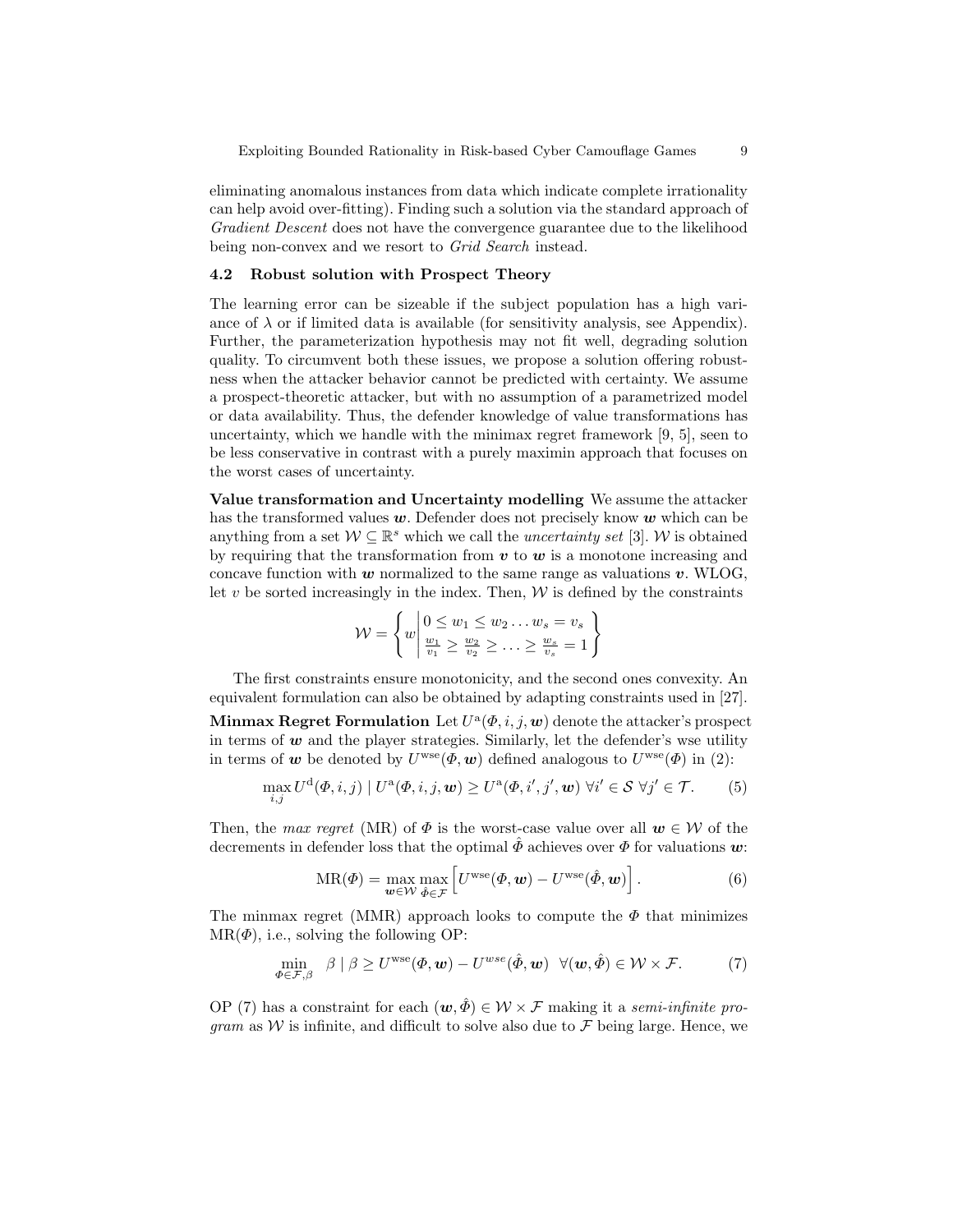adopt the well-studied approach of using constraint sampling [9] with constraint generation [5], to devise Algorithm 2. It iteratively computes successively tighter upper and lower bounds on MMR until they converge to the objective value. For the lower bound, we compute a relaxed version of OP (7), i.e., relaxed MMR by computing its objective subject to constraints corresponding to a sampled subset  $\mathcal{S} = \{(\boldsymbol{w}_{(n)}, \tilde{\boldsymbol{\phi}}_{(n)})\}_n$  instead of  $\mathcal{W} \times \mathcal{F}$  directly, giving an interim solution  $\Phi$ (line 4). Since only partial constraints were considered, the regret thus computed must be a lower bound on the true MMR. Next, if this interim solution is not optimal, there must be a constraint of OP (7) not satisfied by  $\Phi$ . In particular, such a violated constraint can be found by computing the max regret (MR) of the interim solution  $\Phi$  (as per OP (6)) and by definition of max regret, must be an upper bound on the overall MMR (line 5). We use the new sample  $(w, \bar{\phi})$  thus computed and add to  $S$  (line 6) and repeat. We get successively tighter lower bounds as  $S$  grows and finally meets the tightest upper bound so far, which marks the convergence of the algorithm (line 3).

Algorithm 2: minmax regret computation

1 Initialize  $u \leftarrow \infty, l \leftarrow 0$ 2 Randomly generate samples  $S = \{(\boldsymbol{w}_{(n)}, \hat{\phi}_{(n)})\}_n$ 3 while  $u > l$  do 4  $l \leftarrow$  relaxed MMR w.r.t  $S$ ; giving interim solution  $\Phi$ . 5  $u \leftarrow \text{MR}$  for  $\Phi$ ; giving a new sample  $s = (\boldsymbol{w}, \hat{\Phi})$ . Update  $S = S \cup \{s\}$ 7 Return incumbent solution as the true solution.

Next, we look at the two main subroutines of the algorithm.

(i) Relaxed MMR Computation. OP (7) has constraints for each  $(w, \tilde{\phi}) \in$  $W \times \mathcal{F}$ . Instead, considering a small subset of samples  $\{(\hat{\phi}_{(n)}, \mathbf{w}_{(n)})\}_n \subseteq W \times \mathcal{F}$ to generate a subset of constraints in (7) yields

$$
\min_{\beta \in \mathbb{R}, \Phi \in \mathcal{F}} \beta \mid \beta \ge U^{\text{wse}}(\Phi, \mathbf{w}_{(n)}) - U^{\text{wse}}(\hat{\Phi}_{(n)}, \mathbf{w}_{(n)}) \quad \forall n. \tag{8}
$$

This yields a lower bound on MMR since we consider fewer constraints. For sample n, let  $\gamma_n = U^{\text{wse}}(\Phi, \mathbf{w}_{(n)})$ . Then, minimizing  $\beta$  translates to minimizing  $\gamma_n$  and this can be achieved by adding constraints analogous to (3a)∼(3e) corresponding to each  $n$ , to obtain the following OP:

$$
\min_{\Phi,\beta} \beta
$$
\n
$$
\text{s.t. } \beta \in \mathbb{R}, \ \Phi \in \mathcal{F}
$$
\n
$$
q_n \in \{0,1\}^{s \times t}, \ \alpha_n, \gamma_n \in \mathbb{R}
$$
\n
$$
\beta \ge \gamma_n - U^{\text{wse}}(\hat{\Phi}_{(n)}, \mathbf{w}_{(n)})
$$
\n
$$
\sum_{i,j} q_{nij} \ge 1
$$
\n
$$
\epsilon(1 - q_{nij}) \le \alpha_n - U^{\text{a}}(\Phi, i, j, \mathbf{w}_{(n)})
$$
\n
$$
M(1 - q_{nij}) \ge \alpha_n - U^{\text{a}}(\Phi, i, j, \mathbf{w}_{(n)})
$$
\n
$$
U^{\text{d}}(\Phi, i, j) \le \gamma_n + (1 - q_{nij})M
$$
\n
$$
q_{nij} \le m_j(\Phi).
$$
\n
$$
\left.\begin{array}{c}\n\forall n \\
\text{if } \lambda \in \mathcal{S} \\
\text{if } \lambda \in \mathcal{S} \\
\text{if } \lambda \in \mathcal{S} \\
\text{if } \lambda \in \mathcal{S} \\
\text{if } \lambda \in \mathcal{S} \\
\text{if } \lambda \in \mathcal{S} \\
\text{if } \lambda \in \mathcal{S} \\
\text{if } \lambda \in \mathcal{S} \\
\text{if } \lambda \in \mathcal{S} \\
\text{if } \lambda \in \mathcal{S} \\
\text{if } \lambda \in \mathcal{S} \\
\text{if } \lambda \in \mathcal{S} \\
\text{if } \lambda \in \mathcal{S} \\
\text{if } \lambda \in \mathcal{S} \\
\text{if } \lambda \in \mathcal{S} \\
\text{if } \lambda \in \mathcal{S} \\
\text{if } \lambda \in \mathcal{S} \\
\text{if } \lambda \in \mathcal{S} \\
\text{if } \lambda \in \mathcal{S} \\
\text{if } \lambda \in \mathcal{S} \\
\text{if } \lambda \in \mathcal{S} \\
\text{if } \lambda \in \mathcal{S} \\
\text{if } \lambda \in \mathcal{S} \\
\text{if } \lambda \in \mathcal{S} \\
\text{if } \lambda \in \mathcal{S} \\
\text{if } \lambda \in \mathcal{S} \\
\text{if } \lambda \in \mathcal
$$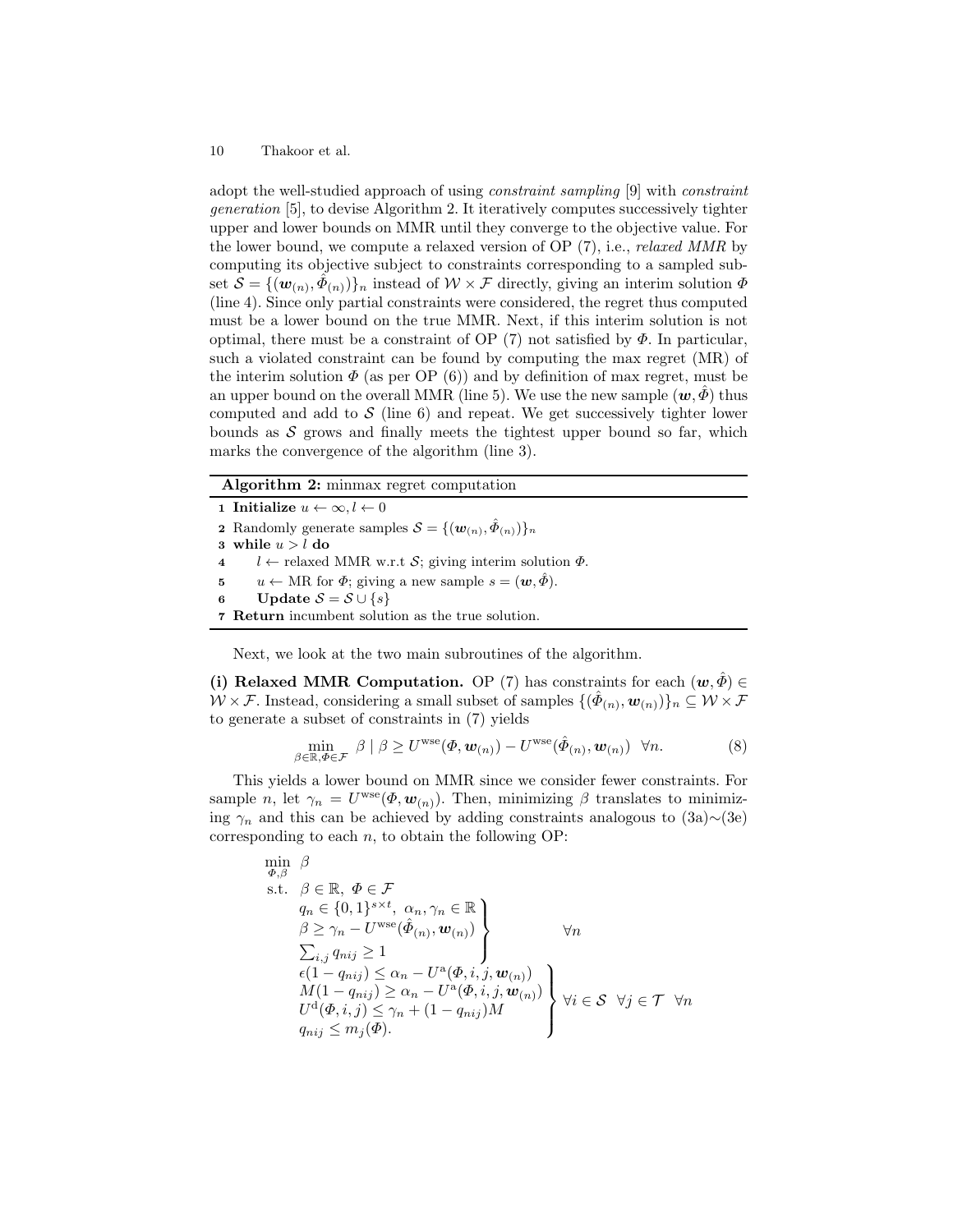(ii) Max Regret Computation. Here, we consider a candidate solution  $\Phi$ , and compute a sample  $(\Phi', w)$  which yields  $MR(\Phi)$  as per (6), giving an upper bound on MMR by definition. Since  $U^{\text{wse}}(\phi, w)$  is defined via an optimization problem itself (given by (5)), (6) becomes a bilevel problem. To reduce it to single-level problems, we let  $(i', j'), (i'', j'')$  be the attacked targets at WSE for the two defender strategies  $\Phi'$  and  $\Phi$  (the candidate solution) resp. Introducing these allows us to write the required defender utility expressions simply as:

$$
U^{\text{wse}}(\boldsymbol{\varPhi}', \boldsymbol{w}) = U^{\text{d}}(\boldsymbol{\varPhi}', i', j') \quad \text{and} \quad U^{\text{wse}}(\boldsymbol{\varPhi}, \boldsymbol{w}) = U^{\text{d}}(\boldsymbol{\varPhi}, i'', j'').
$$

We then iterate over all tuples  $(i', j', i'', j'')$   $(O(s^2 t^2)$  many of them) to compute the max regret corresponding to each pair (via OP described momentarily), and the tuple leading to maximum objective gives the solution to (6).

Previous works using a similar approach, such as, [23] assume mixed strategies and compute the SSE. In our model, however, computing WSE presents the challenge of capturing the worst-case tiebreaking, requiring an entirely different formulation. For given pair of targets  $(i', j'), (i'', j'')$  as described above and for input strategy  $\Phi$ , we compute the regret maximizing sample  $(\Phi', \mathbf{w})$  as follows:  $m \geq 1$  $\overline{a}$ 

$$
\begin{aligned}\n\min_{\boldsymbol{\Phi}', \boldsymbol{w}, \beta} & \beta \\
\text{s.t.} & \boldsymbol{\Phi}' \in \mathcal{F}, \ \boldsymbol{w} \in \mathcal{W}, \ \beta \in \mathbb{R}, \ \boldsymbol{q} \in \{0, 1\}^{s \times t} \\
& \beta \le U^{\mathrm{d}}(\boldsymbol{\Phi}, i'', j'') - U^{\mathrm{d}}(\boldsymbol{\Phi}', i', j') \\
& M q_{ij} \ge U^{\mathrm{d}}(\boldsymbol{\Phi}', i, j) - U^{\mathrm{d}}(\boldsymbol{\Phi}', i', j') \\
& U^{\mathrm{a}}(\boldsymbol{\Phi}', i', j', \boldsymbol{w}) \ge U^{\mathrm{a}}(\boldsymbol{\Phi}', i, j, \boldsymbol{w}) + \epsilon q_{ij} \\
& \forall i \in \mathcal{S}, j \in \mathcal{T} \\
& U^{\mathrm{a}}(\boldsymbol{\Phi}, i'', j'', \boldsymbol{w}) \ge U^{\mathrm{a}}(\boldsymbol{\Phi}, i, j, \boldsymbol{w}).\n\end{aligned}
$$

The objective  $\beta$  is the the regret to be maximized, while the remaining constraints ensure that  $(i', j'), (i'', j'')$  are indeed the respective attacked targets, as follows. The fourth constraint requires  $(i'', j'')$  to be the attacker best-response against  $\Phi$ , and the worst-case tiebreaking is ensured by the first constraint since maximizing objective  $\beta$  requires maximizing  $U^{\text{d}}(\phi, i'', j'')$ . For  $(i', j')$  on the other hand, the third constraint ensures that it is a best response to  $\Phi'$ . Moreover,  $\epsilon$  is a small positive constant used there which sets  $q_{ij} = 0$  for each  $\epsilon$ -optimal OC j. As explained previously for computing (3), choosing a small enough  $\epsilon$  sets  $q_{ij} = 0$  for precisely every optimal attack j. Consequently, the defender loss for every such  $(i, j)$  is more than for  $(i', j')$  (by the second constraint, where M is a large positive constant), thus capturing the worst-case tiebreaking.

### 5 GEBRA: Exploiting Bounded Rationality Model-free

Here, we aim to tackle bounded rationality without any assumptions on the attacker model. One simple approach is to use (3) (where  $\epsilon$  was set very small for full rationality), and set an appropriate  $\epsilon$  to reflect the extent of sub-optimality — akin to the COBRA algorithm [26] for SSGs. Another previous approach for SSGs is MATCH [25] which bounds the defender's loss due to attacker's deviation from rationality, by a (pre-set) constant  $\beta$  times the attacker's utility reduction. Thus, it guarantees that if the attacker is *close* to rationality, the defender is close to optimal utility. We adapt this principle to propose our solution GEBRA (Guaranteed Exploitation against Boundedly Rational Attackers).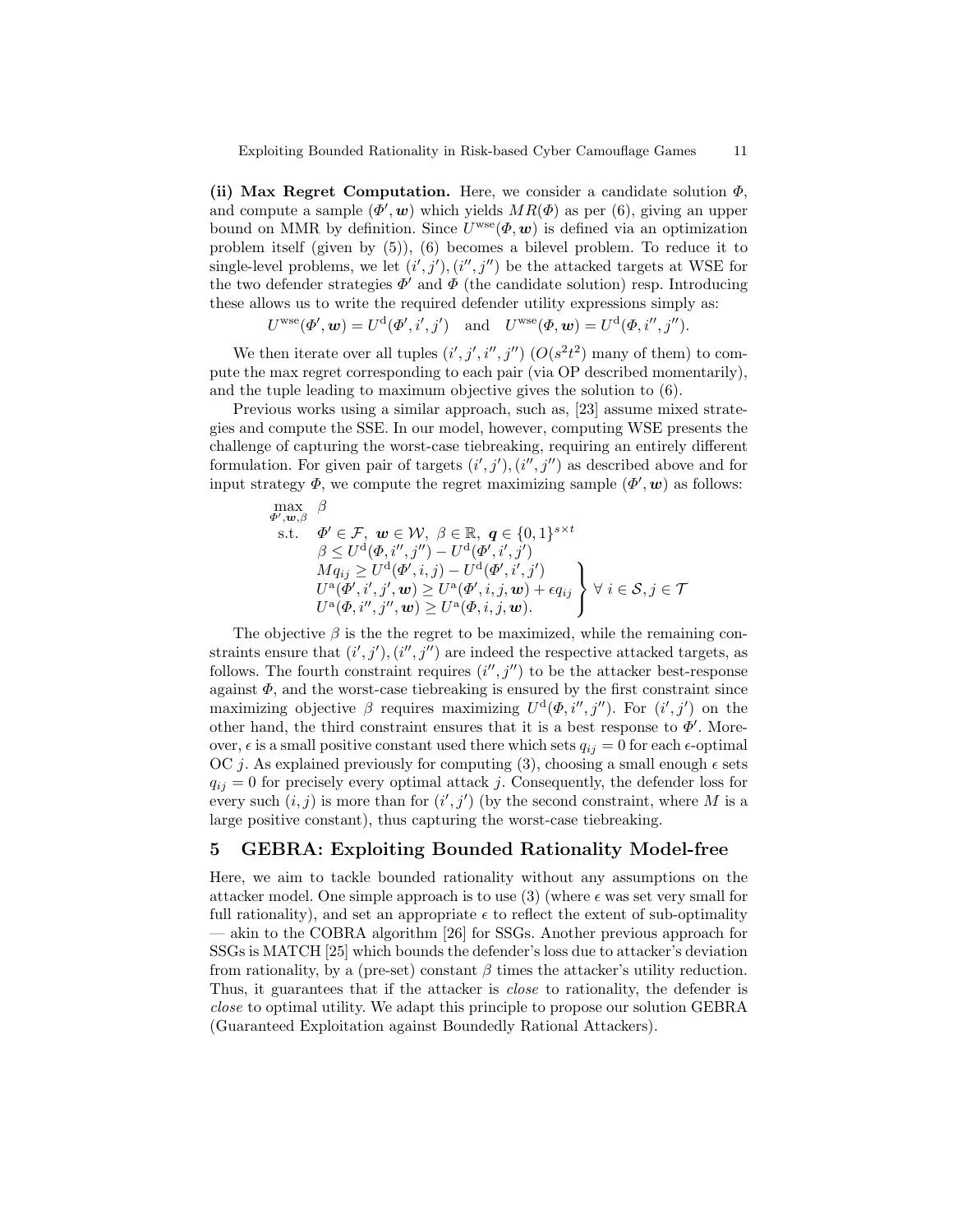Strictly Competitive Games In the security domain, having attack choices favorable to both the attacker and the defender is rather unlikely. A very practical class of games here is the Strictly competitive games [11], where all outcomes are pareto optimal. In particular, if the attacker deviates to lower utility, the defender gets a smaller loss, thus, the attacker playing rationally is the worst case for the defender. Hence, the previous approaches COBRA and MATCH merely reduce to the conservative Minimax solution, rendering them unavailing as the desired robustness is intrinsically present. Hence, we aim to exploit bounded rationality in this setting, by requiring that the defender loss must improve by at least (a factor of) the reduction in the attacker utility, as explained momentarily.

Note that, checking if a game is strictly competitive is challenging due to the compact representation via polytopal strategy spaces in our game. We show an MILP formulation to determine if a game is strictly competitive (see Appendix).

Optimization problem for GEBRA: In the strictly competitive setting, if the attacker deviates from his optimal utility, the defender is guaranteed to get a smaller loss. To have guaranteed exploitation, we require that the decrement in defender's loss, is lower-bounded by  $\beta$  times the decrement in attacker utility, where  $\beta$  is a positive constant. Then, this can be computed by modifying (3) as:

| mın<br>$\varPhi, \bm{q}, \bm{h}, \gamma, \alpha$ |                                                                                                                 | (9)  |                                                |
|--------------------------------------------------|-----------------------------------------------------------------------------------------------------------------|------|------------------------------------------------|
|                                                  | s.t. $\alpha, \gamma \in \mathbb{R}, \ \Phi \in \mathcal{F}, \ \mathbf{q}, \mathbf{r} \in \{0,1\}^{s \times t}$ |      |                                                |
|                                                  | $q_{11} + \ldots + q_{st} > 1$                                                                                  | (9a) |                                                |
|                                                  | $r_{11} + \ldots + r_{st} \geq 1$                                                                               | (9b) |                                                |
|                                                  | $\epsilon(1-q_{ij}) \leq \alpha - U^{\rm a}(\Phi, j, i)$                                                        | (9c) |                                                |
|                                                  | $M(1-q_{ij}) \geq \alpha - U^{\rm a}(\Phi, j, i)$                                                               | (9d) |                                                |
|                                                  | $U^{\rm d}(\Phi, j, i) \leq \gamma + M(1 - q_{ij})$                                                             | (9e) |                                                |
|                                                  | $\gamma \leq U^{\rm d}(\varPhi, j, i) + M(1-r_{ij})$                                                            | (9f) | $\forall i \in \mathcal{S}, j \in \mathcal{T}$ |
|                                                  | $r_{ij} \leq q_{ij} \leq \Phi_{ij}$                                                                             | (9g) |                                                |
|                                                  | $M(1-h_{ii}) + \gamma - U^{\rm d}(\Phi, j,i) \geq \beta(\alpha - U^{\rm a}(\Phi, j,i))$                         | (9h) |                                                |
|                                                  | $h_{ij} \leq \Phi_{ij} \leq M h_{ij}.$                                                                          | (9i) |                                                |

Similar to (3a)∼(3e), constraints (9a)∼(9g) enforce  $\alpha$ ,  $\gamma$  as wse utilities. Here, we have binary variables  $h_{ij}$  for any attack  $(i, j)$  the attacker can deviate to instead of the best response. Constraint (9i) ensures  $h_{ij} = 1$  iff  $\Phi_{ij}$  is nonzero, i.e.,  $(i, j)$  is a valid attack (for a deviation). The gist of GEBRA is captured by (9h). For any deviation  $(i, j)$ , the attacker's utility decreases by  $\alpha - U^{\alpha}(\Phi, j, i)$ relative to optimal. The corresponding decrease in defender loss is  $\gamma - U^{\rm d}(\Phi, j, i)$ which we require to be at least  $\beta$ -fold (whenever  $h_{ij} = 1$ , i.e. for every valid deviation). The constant  $\beta$  represents the magnitude of exploitation guarantee. Remark 4. Setting  $\beta = 0$  makes the key constraint of GEBRA always true, and the last constraint is redundant (since  $h$  is not tied to any other variables). Hence, GEBRA reduces to computing WSE which always exists in this case.

Note that for strictly competitive games (by definition), (9) is guaranteed to have a feasible solution for some  $\beta$  strictly positive. Importantly, however, the converse is not true, and in fact, in our numerical results, we use a class of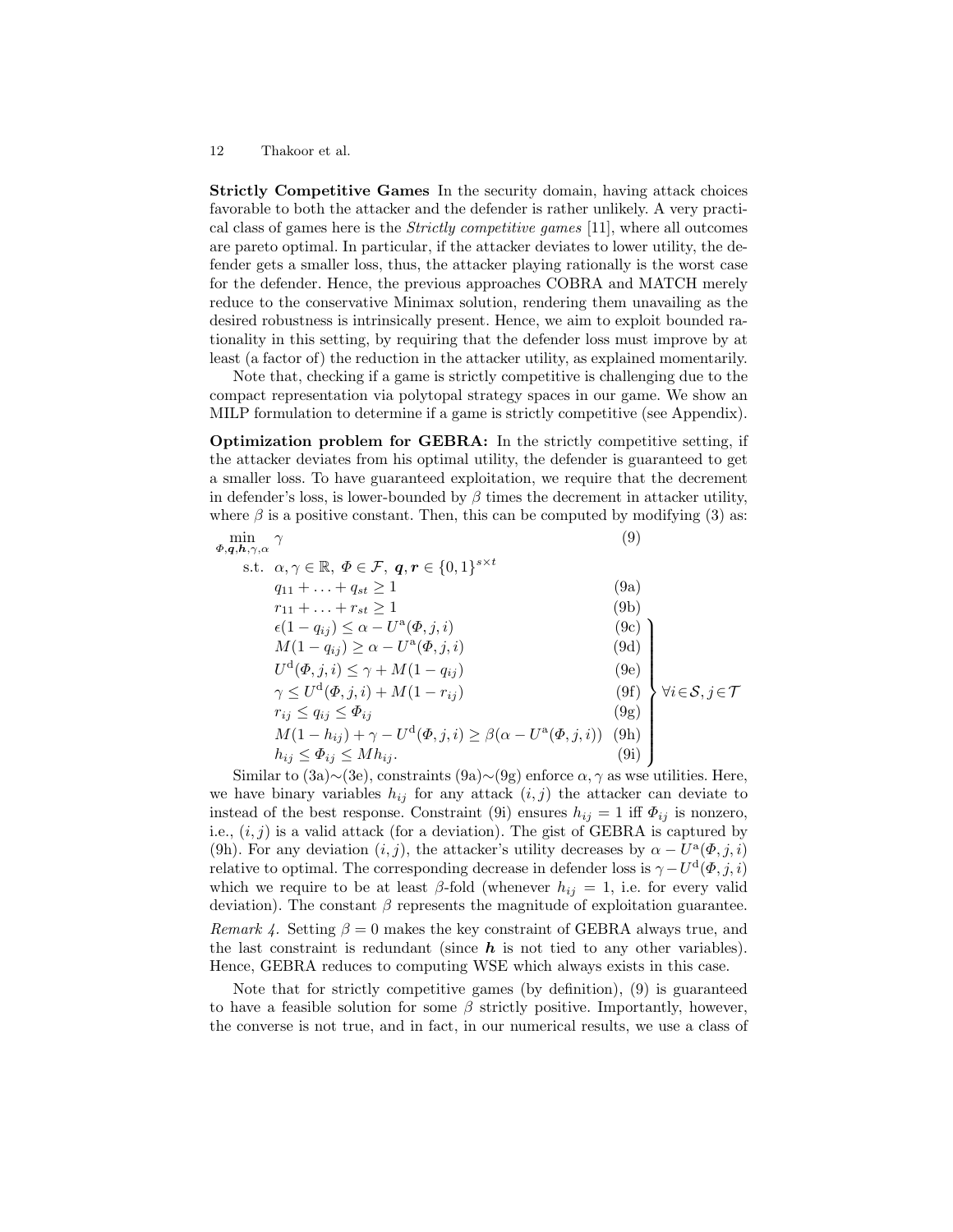games that generalizes strictly competitive games, and GEBRA still always finds a feasible solution. Further, setting  $\beta < 0$  in (9), we can rearrange and reinterpret it as to require that the increase in defender loss is at most  $|\beta|$  times the attacker's utility decrement — same robustness guarantee as MATCH, which we resort to in games where attacker suboptimality can severely increase defender loss.

## 6 Numerical results

Setup We keep the game parameters small<sup>8</sup> for numerical analysis and it suffices to clearly highlight their efficacy. We use 5 TCs, OCs each and 15 machines. A game instance is created by randomly creating constraints, player valuations for TCs and the assignment of machines to TCs. To compute aggregates or averages across games or attacker populations, we keep the sample size 50 in each case.





Fig. 2: Two-piecewise Linear (in green) Vs Polynomial (in red) transformations (normalized to be from  $[0, 1]$  to  $[0, 1]$ )

Parametrized Prospect Theoretic Model Here, we compare our Prospect theory based solution (PT) against WSE (i.e., the solution assuming a rational attacker with worst-case tiebreaking). We consider a population of risk-averse attackers governed by a parameter  $\lambda$  drawn from a distribution  $Beta(\alpha, \beta)$  (density functions as shown in Figure 1). PT estimates  $\lambda$  by computing the MLE and best-responds to it. We vary the parameters  $\alpha$ ,  $\beta$  so as to cover a spectrum of the average degree of risk-aversion (captured by distribution mean  $\frac{\alpha}{\alpha+\beta}$ ), and the homogeneity (captured by distribution variance  $\approx \frac{\alpha\beta}{(\alpha+\beta)^3}$ ) of the population.

As shown in Table 1, PT does significantly better for populations with low variance, as compared to high variance. Intuitively, this is because the learned parameter  $\lambda$  can represent the population better when there is more homogeneity (i.e., low variance). Within each of the sub-tables 1c, 1b, 1a, when the degree of risk-aversion is high (i.e., low mean  $\lambda$ ; left column), the improvement of WSE over PT is higher, than when the population mean is high (i.e., smaller overall risk-aversion; right column), as expected. At the extreme with small risk-aversion on average and low homogeneity, PT does worse than WSE (Table 1c - column 3). For such cases, and others where the parametrization hypothesis may not be accurate, we show that the model-free algorithms are valuable as shown next.

Prospect-theoretic attackers with arbitrary transformations PT relies on the assumption of polynomial transformations and homogeneous populations, which may not hold. Here, we consider a family of *Two-piecewise linear* (2PL)

<sup>8</sup> Essential for quickly solving many instances (to get averaged numbers). Bigger parameters can be handled when solving a specific instance for real-world deployment.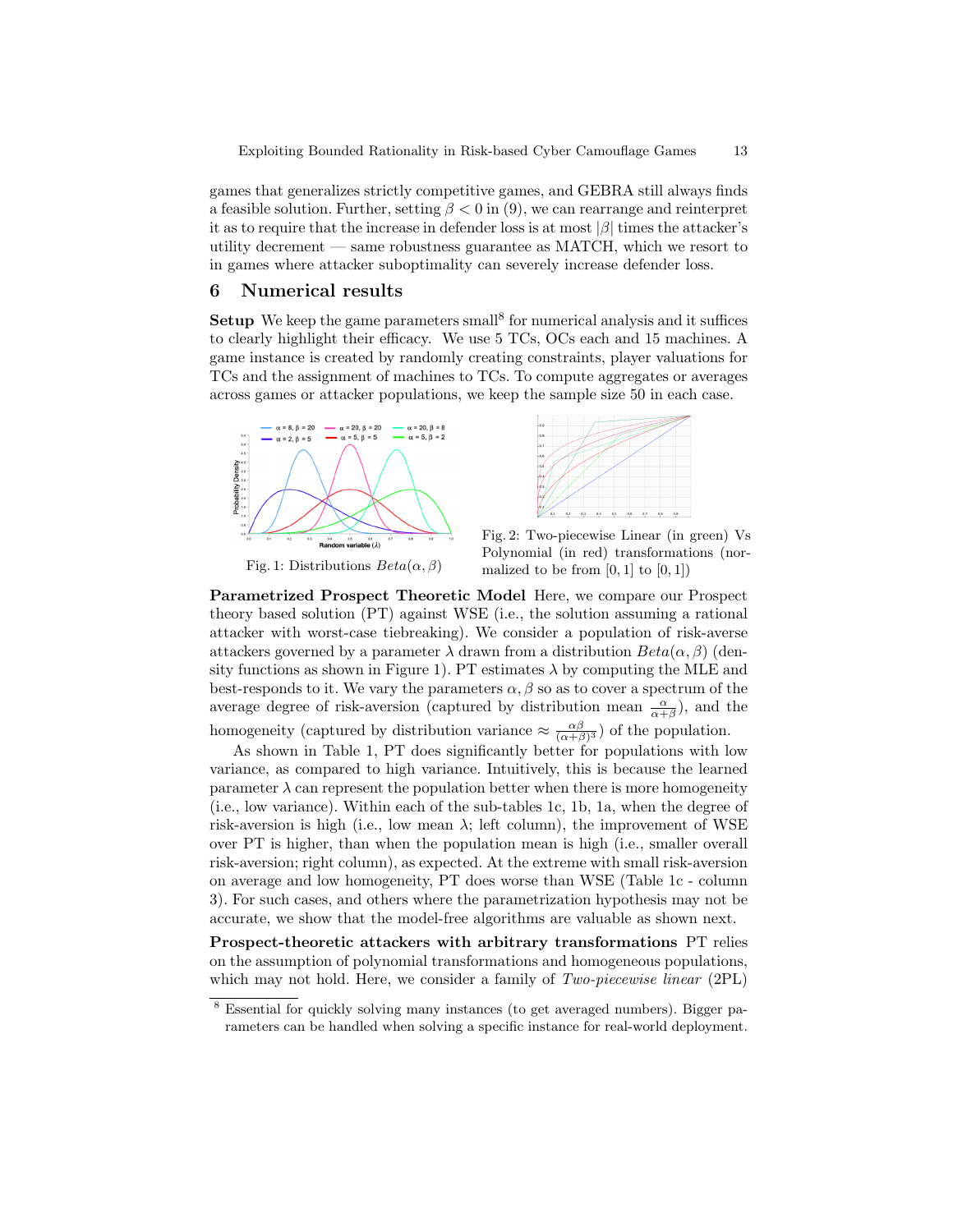

Fig. 3: Comparing PT, MMR, GEBRA and WSE for prospect theoretic attackers

payoff transformations shown in Figure 2 in contrast with the polynomial transformations that PT hypothesizes for parametrization. We compare the average defender loss of PT, MMR and GEBRA (with overall best parameters  $\beta = 0.05$ ) among positive, and  $\beta = -0.5$  among negative), against attacker populations with 2PL transformations, and polynomial transformations with high variance.

Figure 3a shows that against  $Beta(5, 2)$  and  $2PL$ , PT has a much higher loss than WSE which is greatly mitigated with MMR and GEBRA. For  $Beta(2, 5)$ and  $Beta(5, 5)$ , PT has a smaller loss than WSE as seen before, and so do MMR and  $GEBRA(-0.5)$ , even though the reduction margin is lower, while GEBRA(0.05) does not show much difference. In conclusion, in populations with high risk-aversion and parametrized populations, PT has an edge, however, in other cases where PT suffers, MMR and GEBRA perform much better. To compare the robustness quality, we compare the worst-case regret. Figure 3b shows that the worst-case regret is reduced with MMR compared to WSE and PT in all 4 cases, by up to 40%, 30% respectively, while GEBRA has a worst-case regret a little lower for  $Beta(2, 5)$  and not much different than WSE in other cases.

Exploiting bounded rationality with GEBRA We want to consider the aforementioned class of strictly competitive games, however, checking this property is non-trivial (requiring to solve an MILP for each game, rather than defined via closed-form constraints). Hence, we consider a slightly more general class of games with *strictly conflicting valuations* - for TCs *i* and *j*,  $u_i \geq u_j \iff v_i \geq v_j$ , i.e. if the attacker gets a higher reward from a TC than the other, the defender suffers a higher loss and vice versa. Unsurprisingly, even for this class, MATCH (i.e., GEBRA with  $\beta$  < 0) and COBRA achieve an output that differs little from that of WSE. Hence, we only compare GEBRA (with  $\beta > 0$ ) against WSE here.

Having studied risk-averse attackers, we consider a different form of bounded rationality as given by the *Quantal Response*  $(QR)$  model — an attacker with a QR parameter  $\epsilon$  chooses an attack having utility u, with a probability  $\propto \exp(\epsilon u)$ . Thus,  $\epsilon \to \infty$  for a perfectly rational attacker, while  $\epsilon = 0$  for a fully random attacker. We consider populations of attackers with varying distributions of  $\epsilon$ ,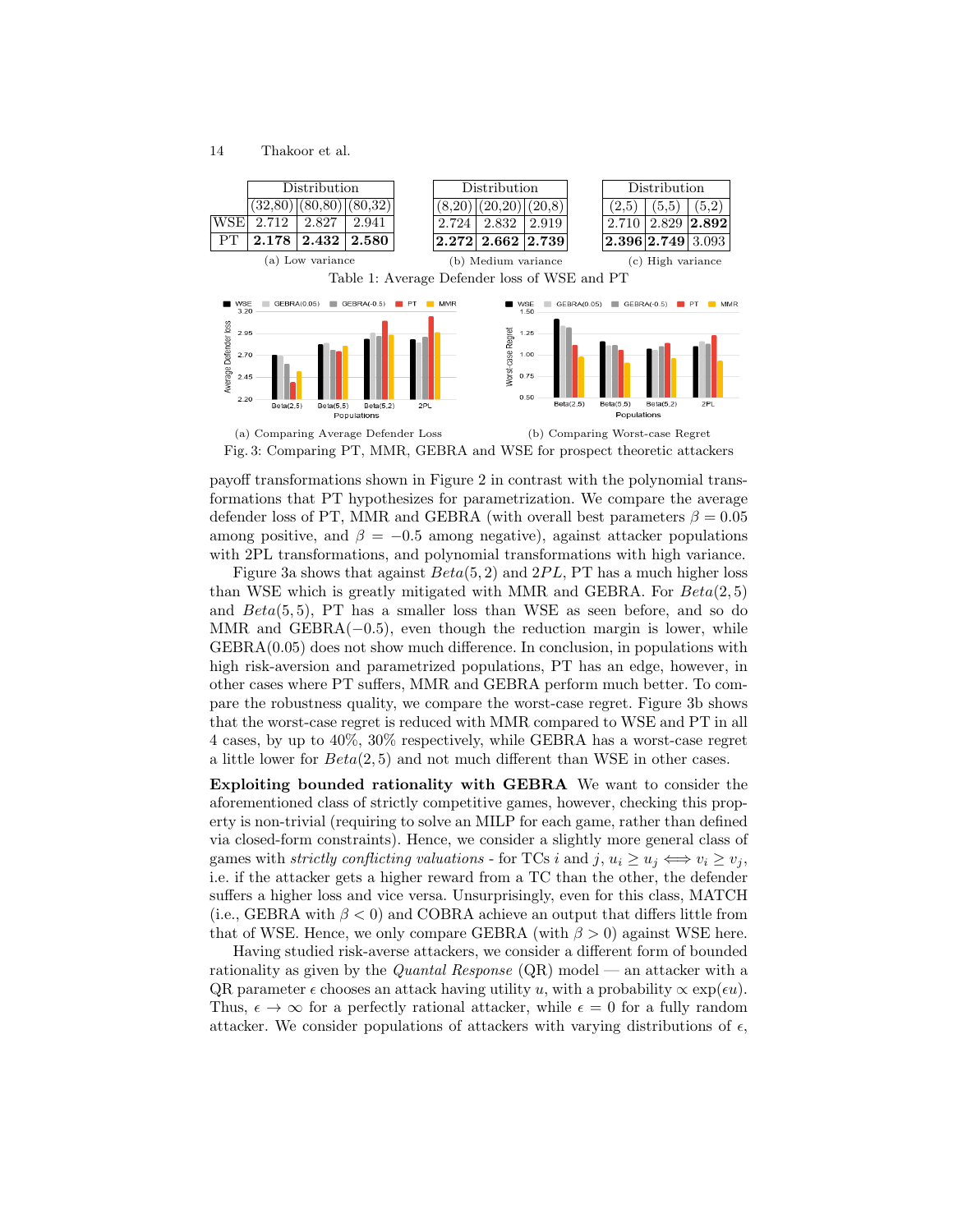

Fig. 5: Fraction of games where GEBRA does at least as good as WSE

namely  $LN(-2, 1), LN(-1, 1), LN(0, 1)$  where  $LN(\alpha, \beta)$  denotes a LogNormal Distribution with parameters  $(\alpha, \beta)$ . These three distributions have an increasing order of means and thus, increasing average degree of rationality.

Figure 4 shows the performance of GEBRA for various settings of  $\beta$  (for illustration, we only show a range for  $\beta$  with sizeable loss reduction). For  $LN(-2, 1)$ with least average rationality, GEBRA reduces the absolute loss by about 10%. However, the loss gets higher by 10% than WSE for attackers nearly rational.

We also measure the fraction of games in which GEBRA surpasses WSE, shown in Figure 5. With  $\beta = 0.05$ , it does at least as good as WSE in 75% games for attackers nearly random and over 60% for the ones more rational. As degree of rationality rises, however, this percentage drops in other two populations.

# 7 Summary

In this paper, we present Risk-based Cyber Camouflage Games (RCCG) to capture the crucial uncertainty in the attack success. First, for rational attackers, we show NP-hardness of equilibrium computation, a pseudo-polynomial time algorithm for the special unconstrained setting, and an MILP formulation for the general constrained problem. Further, to tackle risk-averse attackers, we propose a Prospect theory based approach (PT) that estimates the attacker behavior from data and a variant that is robust against arbitrary payoff transformations based on Min-Max Regret (MMR). Finally, we also propose a model-free approach (GEBRA) that can exploit arbitrary deviations from rationality.

Our numerical results show that PT shows significant improvement for homogeneous populations and for a high risk-aversion, however, for heterogeneous populations, MMR moderately improves the defender loss while also achieving much lower regret. Finally, GEBRA is valuable in the *Strictly Competitive* [11] setting where previous model-free approaches for handling bounded rationality prove ineffective, particularly for attackers with a high deviation from rationality.

## 8 Acknowledgements

This work is sponsored by the Army Research Office (grant W911NF-17-1-0370).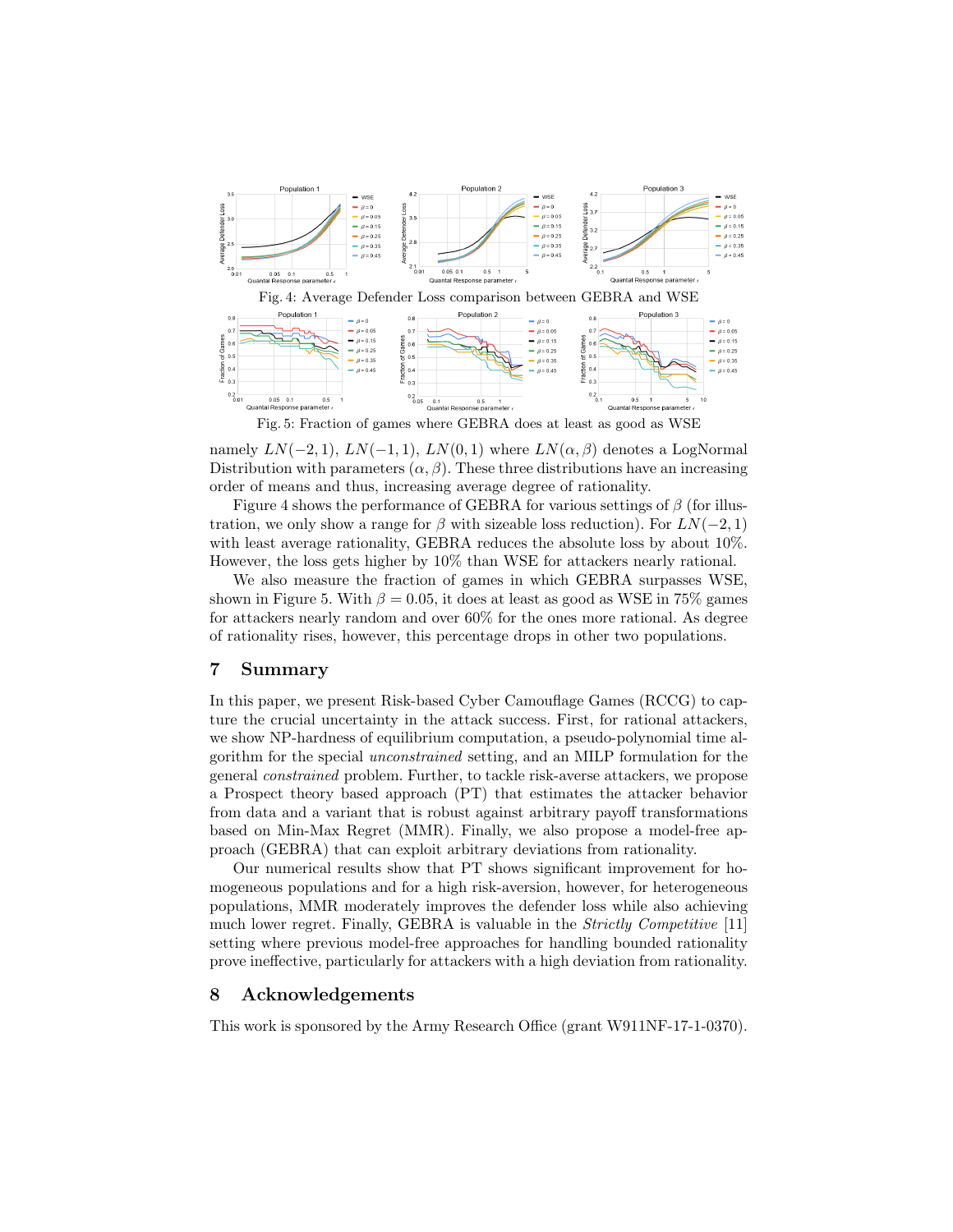# Bibliography

- [1] P. Aggarwal, O. Thakoor, A. Mate, M. Tambe, E. A. Cranford, C. Lebiere, and C. Gonzalez. An exploratory study of a masking strategy of cyberdeception using cybervan. In HFES, 2020.
- [2] T. Alpcan and T. Basar. Network security: A decision and game-theoretic approach. 2010.
- [3] A. Ben-Tal, L. El Ghaoui, and A. Nemirovski. Robust optimization. 2009.
- [4] D. Berrueta. A practical approach for defeating nmap os- fingerprinting. 2003.
- [5] C. Boutilier, R. Patrascu, P. Poupart, and D. Schuurmans. Constraint-based optimization and utility elicitation using the minimax decision criterion. Artificial Intelligence, 170(8-9):686–713, 2006.
- [6] M. Breton, A. Alj, and A. Haurie. Sequential stackelberg equilibria in twoperson games. Journal of Optimization Theory and Applications, Oct 1988.
- [7] R. Chadha, T. Bowen, C. J. Chiang, Y. M. Gottlieb, A. Poylisher, A. Sapello, C. Serban, S. Sugrim, G. Walther, L. M. Marvel, E. A. Newcomb, and J. Santos. Cybervan: A cyber security virtual assured network testbed. In MILCOM 2016 - 2016 IEEE Military Communications Conference, Nov 2016. https://doi.org/10.1109/MILCOM.2016.7795481.
- [8] S. Cooney, K. Wang, E. Bondi, T. Nguyen, P. Vayanos, and et al. Learning to signal in the goldilocks zone: Improving adversary compliance in security games. In ECML/PKDD, 2019.
- [9] D. P. de Farias and B. Van Roy. On constraint sampling in the linear programming approach to approximate linear programming. In CDC, 2003.
- [10] F. De Gaspari, S. Jajodia, L. V. Mancini, and A. Panico. Ahead: A new architecture for active defense. In SafeConfig, 2016.
- [11] J Eatwell, M Milgate, and P Newman. The new palgrave: a dictionary of economics. 1987.
- [12] K. Ferguson-Walter, D. LaFon, and T. Shade. Friend or faux: Deception for cyber defense. Journal of Information Warfare, 2017.
- [13] V. Goel and N. Perlroth. *Yahoo Says 1 Billion User Accounts Were Hacked*, December 2016. https://www.nytimes.com/2016/12/14/technology/yahoohack.html.
- [14] Q. Guo, J. Gan, F. Fang, L. Tran-Thanh, M. Tambe, and B. An. On the inducibility of stackelberg equilibrium for security games. CoRR, abs/1811.03823, 2018.
- [15] I Gutzmer. Equifax Announces Cybersecurity Incident Involving Consumer Information, 2017. https://investor.equifax.com/news-andevents/news/2017/09-07-2017-213000628.
- [16] A. Xin Jiang, H. Chan, and K. Leyton-Brown. Resource graph games: A compact representation for games with structured strategy spaces. In AAAI, 2017.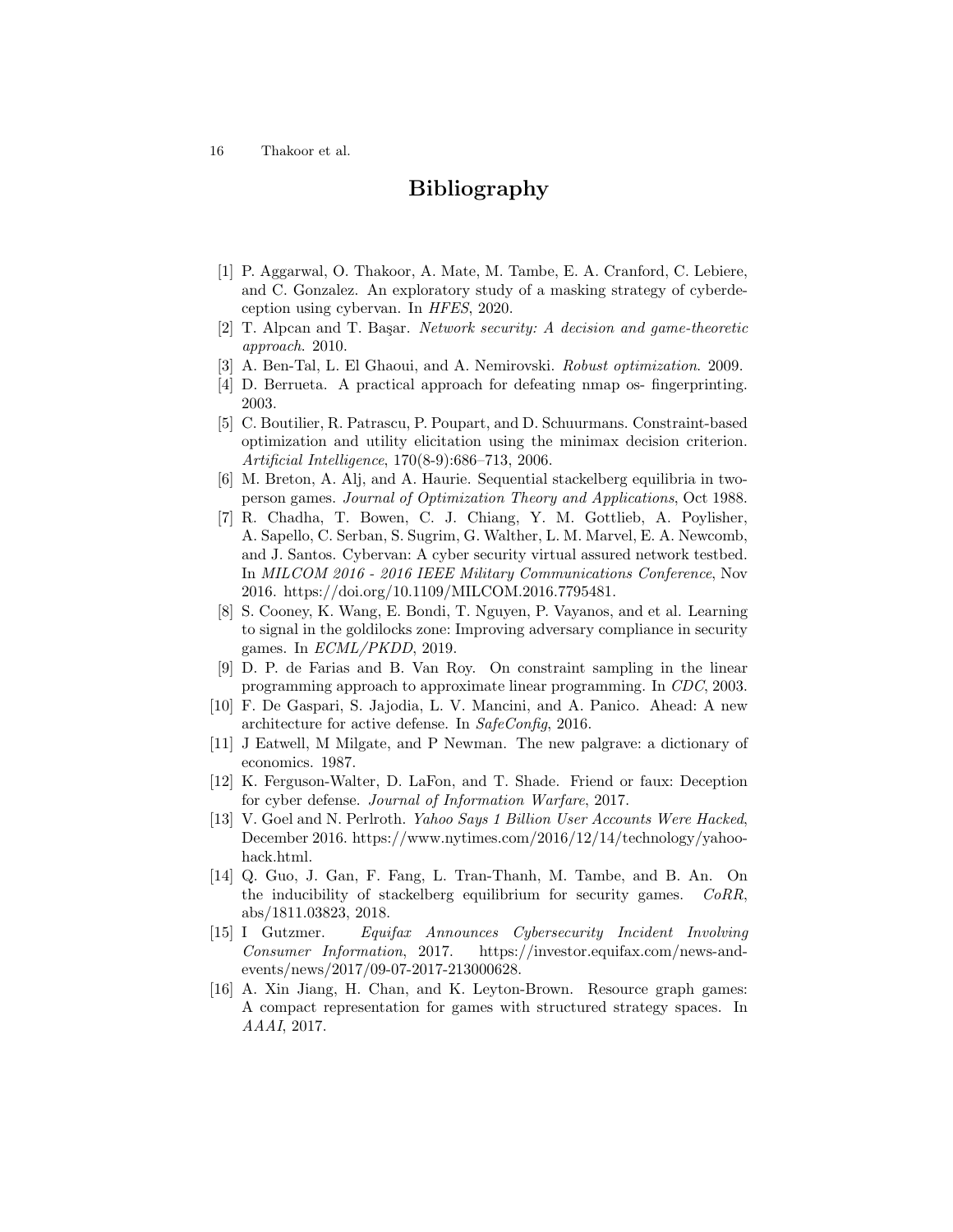- [17] R. Joyce. Disrupting nation state hackers. San Francisco, CA, 2016. USENIX Association.
- [18] C. Kiekintveld, J. Marecki, and M. Tambe. Approximation methods for infinite bayesian stackelberg games: Modeling distributional payoff uncertainty. In AAMAS, 2011.
- [19] C. Kiekintveld, T. Islam, and V. Kreinovich. Security games with interval uncertainty. In AAMAS, 2013.
- [20] A. Laszka, Y. Vorobeychik, and X. D. Koutsoukos. Optimal personalized filtering against spear-phishing attacks. In AAAI, 2015.
- [21] Mandiant. Apt1: Exposing one of china's cyber espionage units, 2013.
- [22] R. McKelvey and T. Palfrey. Quantal response equilibria for normal form games. Games and economic behavior, 10(1):6–38, 1995.
- [23] T. H. Nguyen, A. Yadav, B. An, M. Tambe, and C. Boutilier. Regret-based optimization and preference elicitation for stackelberg security games with uncertainty. In AAAI, 2014.
- [24] A. Peterson. OPM says 5.6 million fingerprints stolen in cyberattack, five times as many as previously thought, September 2015. https://www.washingtonpost.com/news/the-switch/wp/2015/09/23/opmnow-says-more-than-five-million-fingerprints -compromised-in-breaches.
- [25] J. Pita, R. John, R. Maheswaran, M. Tambe, and S. Kraus. A robust approach to addressing human adversaries in security games. In ECAI, page 660–665, 2012.
- [26] J. Pita, R. John, R. Maheswaran, M. Tambe, Rong Yang, and Sarit Kraus. A robust approach to addressing human adversaries in security games. In AAMAS, pages 1297–1298, 2012.
- [27] Y. Qian, W. Haskell, and M. Tambe. Robust strategy against unknown risk-averse attackers in security games. In AAMAS, 2015.
- [28] M. Rahman, M. Manshaei, and E. Al-Shaer. A game-theoretic approach for deceiving remote operating system fingerprinting. CNS, pages 73–81, 2013.
- [29] A. Schlenker, H. Xu, M. Guirguis, C. Kiekintveld, A. Sinha, M. Tambe, S. Sonya, D. Balderas, and N. Dunstatter. Don't bury your head in warnings: A game-theoretic approach for intelligent allocation of cyber-security alerts. 2017.
- [30] A. Schlenker, O. Thakoor, H. Xu, F. Fang, M. Tambe, L. Tran-Thanh, P. Vayanos, and Y. Vorobeychik. Deceiving cyber adversaries: A game theoretic approach. In AAMAS, 2018.
- [31] E. Serra, S. Jajodia, A. Pugliese, A. Rullo, and VS Subrahmanian. Paretooptimal adversarial defense of enterprise systems. ACM Transactions on Information and System Security (TISSEC), 17(3):11, 2015.
- [32] A. Sinha, P. Malo, and K. Deb. A review on bilevel optimization: From classical to evolutionary approaches and applications. IEEE Transactions on Evolutionary Computation, 22(2):276–295, 2018.
- [33] M. Tambe. Security and game theory: algorithms, deployed systems, lessons learned. 2011.
- [34] O. Thakoor, M. Tambe, P. Vayanos, H. Xu, C. Kiekintveld, and F. Fang. Cyber camouflage games for strategic deception. In GameSec, 2019.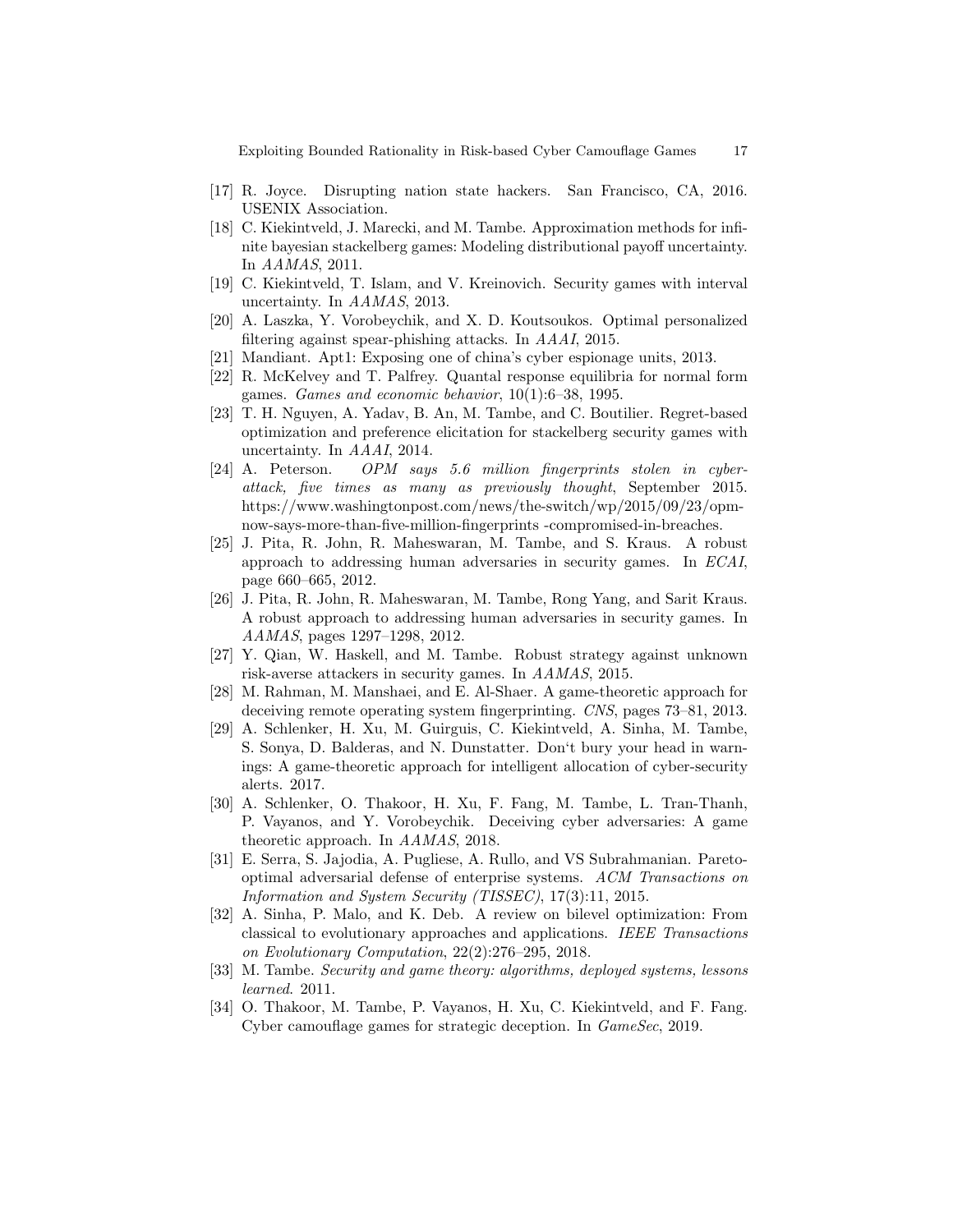- 18 Thakoor et al.
- [35] Thinkst. Canary, 2015. https://canary.tools/.
- [36] A. Tversky and D. Kahneman. Prospect theory: An analysis of decision under risk. Econometrica, 47(2):263–291, 1979.
- [37] B. von Stengel and S. Zamir. Leadership with commitment to mixed strategies. Technical report, 2004.
- [38] R. Yang, C. Kiekintveld, F. Ordonez, M. Tambe, and R. John. Improving resource allocation strategy against human adversaries in security games. In ICJAI, 2011.

## A RCCG for rational attackers

**Lemma 1.** Under a given defender strategy  $\Phi$ , let  $j_1$ ,  $j_2$  be OCs which are masking subsets of machines  $K_1$  and  $K_2$  respectively. Let  $\Phi'$  be constructed from  $\Phi$ by merging the machines in  $K_1$  and  $K_2$  and masking with a single OC, say j'. Then,  $U^{\mathbf{a}}(\Phi', i, j') \leq \max(U^{\mathbf{a}}(\Phi, i, j_1), U^{\mathbf{a}}(\Phi, i, j_2)) \ \forall \ i \in \mathcal{S}.$ 

*Proof.* For an arbitrary TC *i*, for brevity, let's denote  $a = \Phi_{i,j_1}, b = \Phi_{i,j_2}$ . WLOG, let  $a/|\mathcal{K}_1| \le b/|\mathcal{K}_2|$  (these are the probabilities that the attacks on  $(i, j_1), (i, j_2)$  are successful, resp.). Then,

$$
U^{a}(\Phi', i, j') = \frac{(a+b)}{|\mathcal{K}_{1}| + |\mathcal{K}_{2}|} v_{i} \le \frac{b}{|\mathcal{K}_{2}|} v_{i} = U^{a}(\Phi, i, j_{2}).
$$

This shows that merging the machines in any two OCs under one, cannot increase the attacker utility for any target, which prompts the following results.

Proposition 1. Unconstrained zero-sum RCCG always has an optimal strategy that uses just one OC, thus computable in  $O(1)$  time.

*Proof.* Consider an optimal strategy  $\Phi$  that uses two or more OCs, with  $i^*, j^*$ being the attacker best response. In the unconstrained setting, OCs can be freely merged. Say we merge machines from OC  $\hat{j}$  to  $j^*$  to obtain  $\Phi'$ . By Lemma 1, the attacker utility from any  $(i, j^*)$  under  $\Phi'$  is at most the utility from  $(i, j^*)$  or  $(i, j)$  under  $\Phi$ , and thus, at most the best response attacker utility against  $\Phi$ . As the remaining attack options have an unchanged utility, it follows that the best response attacker utility against  $\Phi'$  is at most that against  $\Phi$ . Since the game is zero-sum, the same applies for the defender loss, making  $\Phi'$  also optimal while it uses fewer OCs. It follows via inductive reasoning that there exists an optimal strategy which uses a single OC to mask all the machines.  $\Box$ 

# Theorem 1. Zero-sum RCCG is NP-hard.

*Proof.* We reduce from the problem "Exact Cover by  $3$ -Sets" ( $ExC3$  for brevity) which is NP-complete. In this problem, we are given a set X, with  $|X| = 3q$  (so, the size of X is a multiple of 3), and a collection  $C$  of 3-element subsets of X. The decision problem is whether  $\exists C' \subset C$  where every element of X occurs in exactly one member of  $C'$ . Given such an instance, construct an RCCG instance as follows. Construct TCs  $1, \ldots, 3q$  corresponding to elements of X. Let the value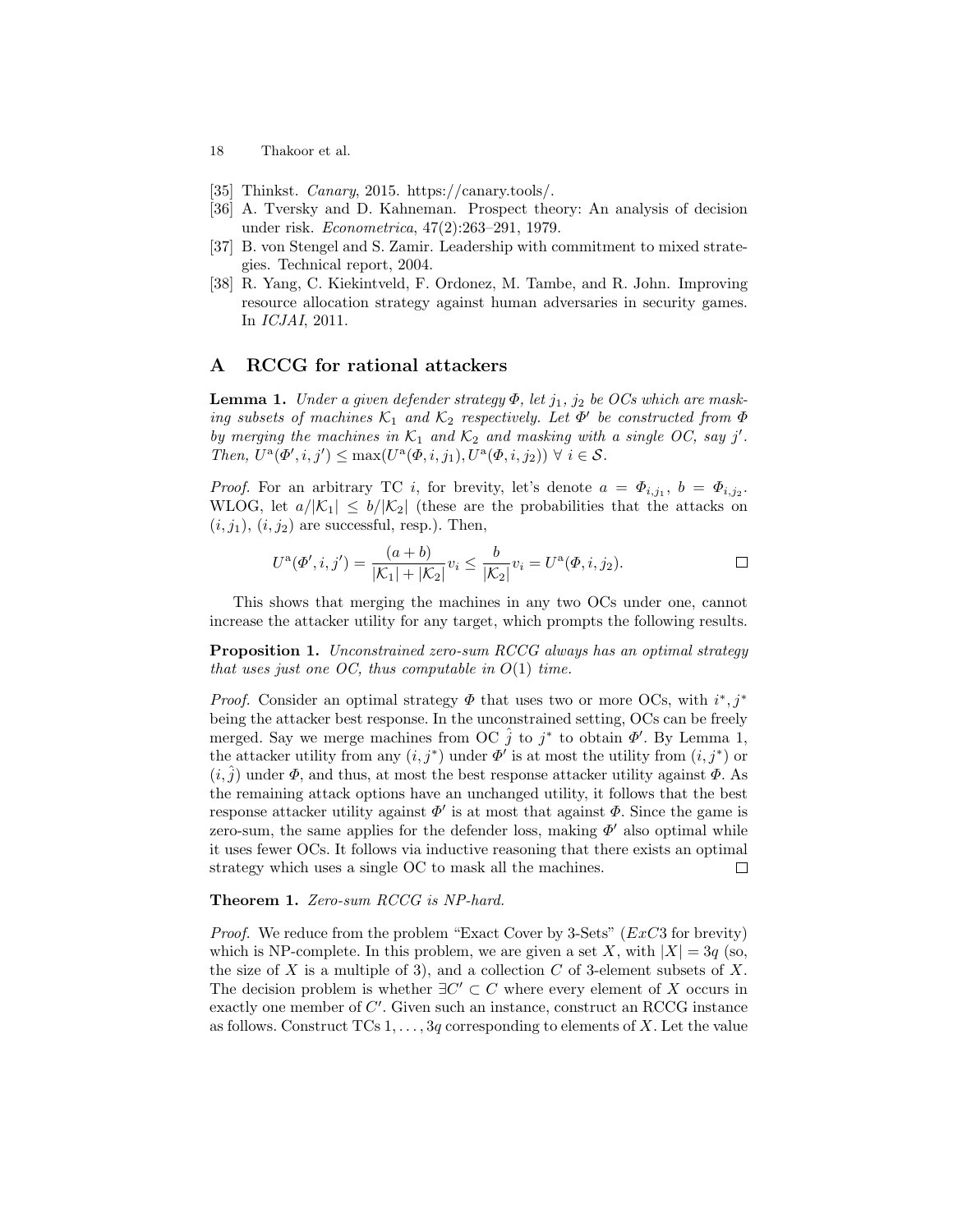of each TC be 0 and let there be exactly one machine of each. Let there be TC  $3q + 1$  of value  $V > 0$  and q machines of it. Let there be |C| OCs corresponding the subsets in C. Suppose OC corresponding to any  $S \in \mathbb{C}$  can mask exactly the 3 TCs in S & TC  $3q+1$ . Let all costs be 0. This is a poly-time reduction by construction. We claim that an  $ExC3$  instance is YES iff the minimum defender loss in the constructed RCCG is exactly  $V/4$ .

Consider a strategy  $\Phi$ . Let  $J' \subseteq J$  be the OCs which mask at least one machine of some TC  $i \in \{1, \ldots, 3q\}$ . By construction, J' must have q OCs. Further, machines of TC  $3q + 1$  must be masked by OCs in j' to minimize the defender loss since otherwise the defender loss is  $V$ . Now, for an OC  $j$  that masks a machine of TC  $3q+1$ , it must mask only one to minimize the defender loss. For each such OC j, if it masks  $x_j \leq 3$ ) machines from TCs 1, ..., 3q, we can write  $U^{\mathrm{d}}(\Phi,3q+1,j)=\frac{1}{1+x_j}V\geq V/4$  which attains the minimum of  $V/4$  when  $x_j=3$ . Since the attacker chooses to attack  $(i, j)$  which maximizes it, the defender loss is lower bounded by  $v/4$ . Now, if the given instance of  $ExC3$  is a YES instance, it is possible to find  $q$  OCs which cover all the TCs, and use them to mask the 3 machines of the corresponding TCs along with one machine of TC  $3q + 1$  each, thus achieving the minimum loss of  $V/4$ . Conversely, if the minimum defender loss is  $V/4$ , the defender loss when attacked at any OC and TC  $3q + 1$  (if so valid) must be at most  $V/4$ , which implies that it must contain only 1 machine of  $3q+1$ , and thus i) there should be q such OCs used, and ii) each of them must have at least 3 machines of TCs  $1, \ldots, 3q$ . So, there must be exactly q such OCs each with exactly 3 machines. Hence, the subsets corresponding to these OCs form the exact cover of the given ExC3 making it a YES instance.  $\Box$ 

Proposition 2. Unconstrained RCCG always has an optimal strategy that uses just two OCs.

*Proof.* Consider an optimal strategy  $\Phi$  that uses three or more OCs, with  $i^*, j^*$ being the attacker best response. In the unconstrained setting, OCs can be freely merged. Say we merge machines from OC  $j_1$  to  $j_2$  (with  $j_1, j_2 \neq j^*$ ) to obtain  $\Phi'$ . By Lemma 1, the attacker utility of any  $(i, j_2)$  under  $\Phi'$  is at most the utility of  $(i, j_1)$  or  $(i, j_2)$  under  $\Phi$ , and thus,  $i^*, j^*$  must still be the best response for the attacker against  $\Phi$ . In particular, this also ensures that it remains the worstcase for the defender in case of tie-breaks. It follows via inductive reasoning that given an optimal strategy with two or more OCs, another using fewer OCs can be constructed. Thus, there exists an optimal strategy which uses a single OC.  $\Box$ 

#### SOBRE Algorithm

SOBRE uses the subroutine DPBRF (Dynamic Programming for Best Response Feasibility) which given the input  $(i, n^*, m^*)$ , computes if the machines can be masked so that OC 1 has  $m^*$  total machines with  $n^*$  of TC  $i^*$ , and  $(i^*, 1)$  is the attacker best response. Function  $f(i, m)$ , (memoized: Line 2), computes if such a strategy exists with additional property that  $TCs 1, \ldots, i$  in total have m machines in OC1. To compute  $f(i, m)$ , we consider n out of  $n_i$  machines of TC  $i(\neq i^*)$  to be put in OC 1 (Line 7). If doing so keeps  $(i^*, 1)$  at a higher utility